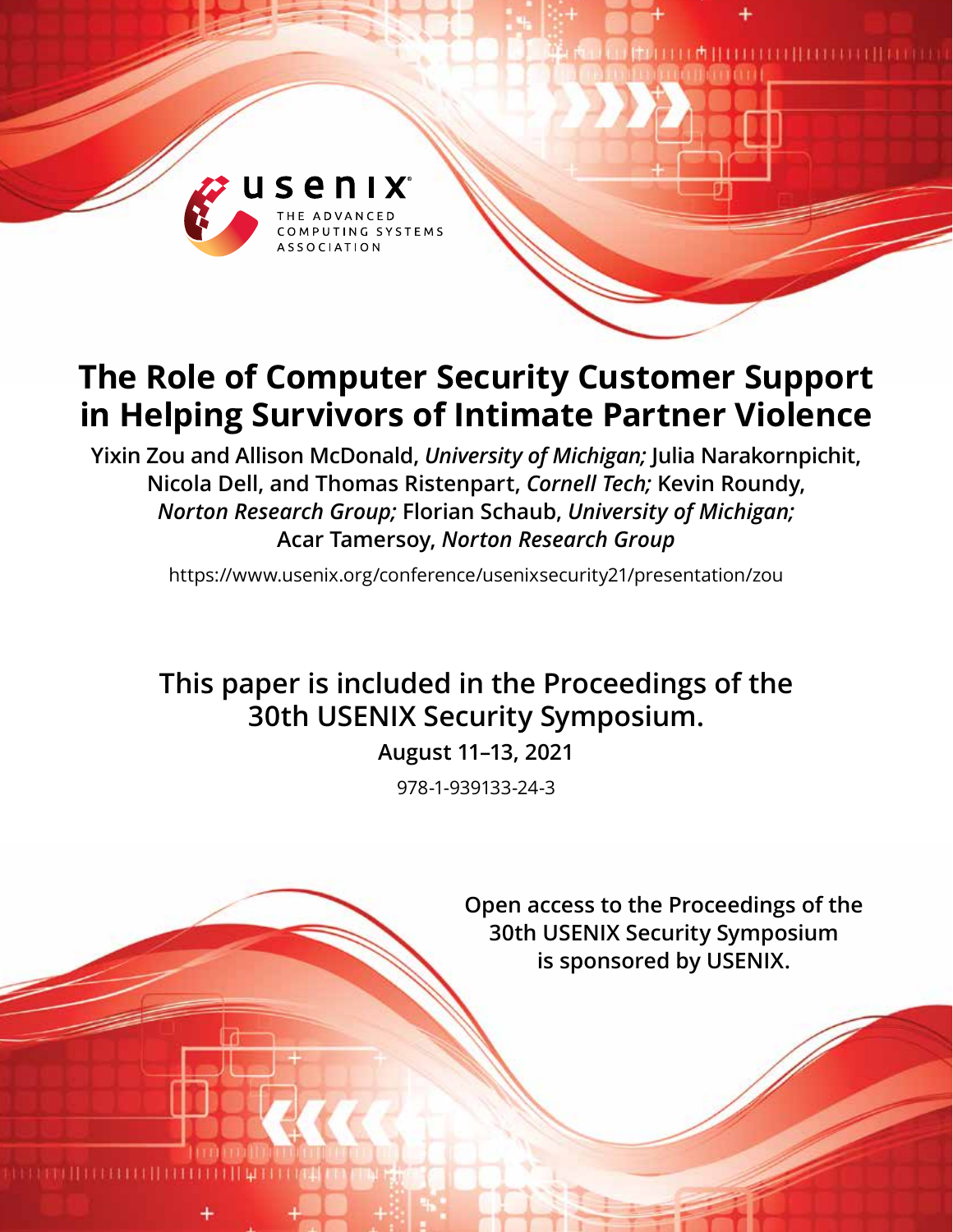### The Role of Computer Security Customer Support in Helping Survivors of Intimate Partner Violence

Yixin Zou<sup>1</sup> Allison McDonald<sup>1</sup> Julia Narakornpichit<sup>2</sup> Nicola Dell<sup>2</sup> Thomas Ristenpart<sup>2</sup> Kevin Roundy<sup>3</sup> Florian Schaub<sup>1</sup> Acar Tamersoy<sup>3</sup><br><sup>1</sup> University of Michigan<sup>2</sup> Cornell Tech<sup>3</sup>Norton Rese <sup>3</sup>Norton Research Group

#### Abstract

Technology plays an increasingly salient role in facilitating intimate partner violence (IPV). Customer support at computer security companies are receiving cases that involve tech-enabled IPV but might not be well equipped to handle these cases. To assess customer support's existing practices and identify areas for improvement, we conducted five focus groups with professionals who work with IPV survivors (*n*=17). IPV professionals made numerous suggestions, such as using trauma-informed language, avoiding promises to solve problems, and making referrals to resources and support organizations. To evaluate the practicality of these suggestions, we conducted four focus groups with customer support practitioners (*n*=11). Support practitioners expressed interest in training agents for IPV cases, but mentioned challenges in identifying potential survivors and frontline agents' limited capacity to help. We conclude with recommendations for computer security companies to better address tech-enabled IPV through training support agents, tracking the prevalence of these cases, and establishing partnerships with IPV advocates.

#### 1 Introduction

Intimate partner violence (IPV)— abuse or aggression that occurs in a romantic relationship — is a pervasive societal phenomenon that causes physical and psychological harms to victims [22]. In the United States, more than one in three women and one in four men have experienced rape, physical violence, and/or stalking by an intimate partner in their lifetime [35]. Research shows that technology plays an increasingly salient role in IPV [28, 53, 70, 85]. In particular, a growing number of mobile apps enable abusers to surreptitiously spy on, harass or impersonate their intimate partners [6, 10, 64, 79].

Providing technical support to survivors of technologyenabled IPV is challenging. IPV professionals such as social workers and lawyers report having insufficient technical expertise [27]. Tools for detecting spyware and other malicious

apps still have a high false-negative rate [10]. Resources for IPV professionals and survivors mostly include high-level advice without standardized procedures for flagging and addressing tech issues [27]. The Clinic to End Tech Abuse [77] in New York City and the Technology-Enabled Coercive Control Clinic in Seattle are examples of personalized computer security assistance to IPV survivors, but these services are currently small and only available in specific locations [32].

We take a different perspective by focusing on customer support agents at computer security companies for several reasons. These agents are trained to troubleshoot tech issues, and prior work shows that customers turn to them for a wide range of security issues beyond products [67], making them a likely point of contact for survivors experiencing tech-enabled IPV. Computer security companies offer products that can help survivors by catching spyware or other malicious apps, meaning that the tech help provided by support agents, when contacted by survivors, can be timely and impactful. Additionally, several large computer security companies have expressed interest in supporting IPV survivors, forming the Coalition Against Stalkerware [71]. However, helping IPV survivors through customer support requires extreme care and caution. Inappropriate responses or recommendations might re-traumatize survivors [50] or even escalate violence as abusers seek to regain control [25, 27, 86].

We investigate the opportunities and challenges for computer security customer support to help IPV survivors via three steps:

- 1. To discover if customer support agents already encounter IPV cases, we searched customer support cases at a large computer security company. Our search surfaced at least 53 tech-enabled IPV cases, in which survivors described the attacks' severity and resulting distress. Support agents typically focused on technical solutions without expressing sufficient empathy or awareness of IPV.
- 2. Having established that support agents encounter techenabled IPV cases, we explore how customer support could better serve IPV survivors by engaging 17 IPV profession-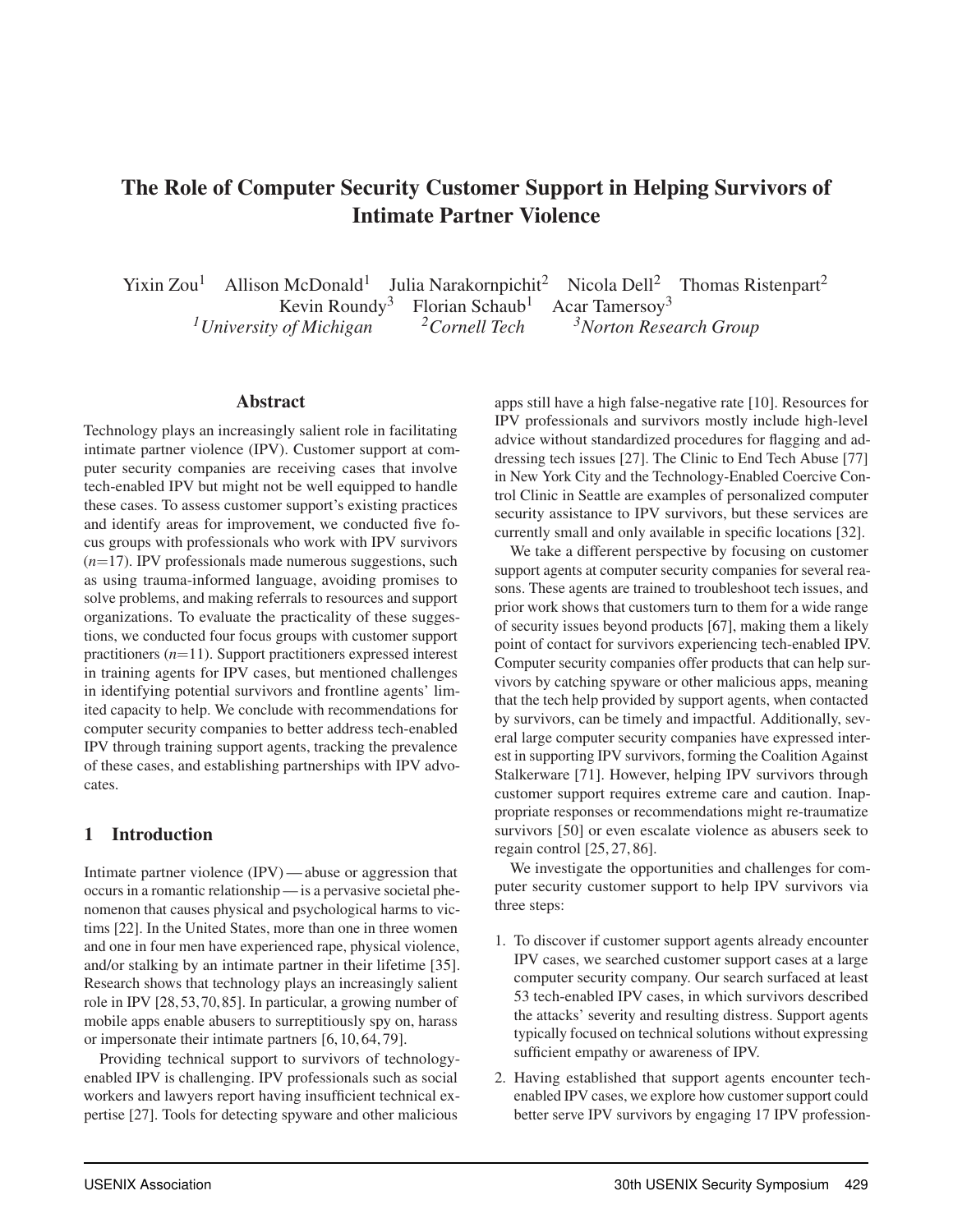als from five support organizations in focus groups. IPV professionals provided numerous suggestions, such as using trauma-informed language, avoiding promises to solve problems, and making referrals to external resources for support beyond the immediate technical issue.

3. To gauge the practicality of IPV professionals' recommendations, we conducted focus groups with 11 customer support practitioners from four large computer security companies. Practitioners agreed on the importance of training agents for IPV cases but mentioned implementation challenges, such as frontline agents' limited capacity and uncertainty in identifying whether a customer may need IPV-related help.

Through this process, we thoroughly engaged with multiple stakeholders and synthesized their insights into novel recommendations that both cater to the needs of IPV survivors and consider the real-world constraints of customer support. To better address tech-enabled IPV, we recommend that computer security companies should train support agents to be aware of IPV's prevalence, the limitations of security software in curbing IPV, and when and how to provide additional help. Tracking the frequency and nature of relevant cases would help companies assess their current practices and determine areas to invest in. We further note the opportunity for computer security companies and IPV advocates to learn from each other's expertise and join forces to help IPV survivors combat tech-enabled abuse.

#### 2 Background and Related Work

A growing body of literature on tech-enabled IPV has documented the many ways abusers maliciously use technology [25, 28, 33, 45, 46, 48, 49, 70, 85] and how IPV survivors struggle to protect their privacy and security [17, 18, 27, 53]. The complex socio-technical and legal factors embedded in the intimate relationship differentiate tech-enabled IPV from abuse in other contexts such as online harassment [74], doxxing [69], cyberstalking [25], and cyberbullying [83].

Malicious apps in IPV. Tech-enabled IPV often occurs through surveillance apps installed on survivors' devices [10, 27, 31, 47, 53]. mSpy, one of the largest spyware vendors, allegedly had around two million users as of 2014 [13]. In NortonLifeLock's 2020 survey, 10% of respondents admitted using an app to monitor a former or current partner's messages, calls, emails, or photos [78].

Most spyware apps are in fact dual-use, i.e., they have a legitimate purpose (e.g., "Find My Phone" for anti-theft) but can be repurposed for spying on an intimate partner [10]. Growing awareness of the spyware problem has led to improved detection features and related research [11, 19, 24, 64]. Some security companies have joined forces with one another and with IPV advocacy groups through the Coalition Against

Stalkerware [71]. Regulators are also strengthening their oversight on spyware, such as the US Federal Trade Commission's settlement with Retina-X in 2019 [72].

Interventions against tech-enabled IPV. In addition to spyware detection tools, prior work has proposed apps and operating systems that can help IPV survivors by erasing browser history [20, 73], recording evidence of abuse [3], or engaging in safety planning [38]. However, few of them have received wide adoptions among IPV survivors. Support organizations such as NNEDV [76] and Safe Horizon [34] have provided tech-focused resources for survivors, but these resources are often out of date or lack detailed guidance [27]. Computer security clinics are a recent approach for helping IPV survivors through one-on-one consultations with trained technologists, who analyze survivors' digital assets and provide personalized advice on resisting tech-enabled attacks [26, 32, 80]. Despite early evidence of success, these clinics are currently limited to the serving geographic locations [32] and face numerous challenges in remote operations [80]. Our focus — computer security companies' customer support— has the potential to reach a broad audience, but this approach requires careful attention to the nuances and unique risks in IPV to avoid unintentional harm.

Customer Support. Customer support plays a crucial role in helping customers make purchase decisions, providing guidance on product use, and resolving problems or complaints [7]. Reliability, assurance, tangibles, empathy, and responsiveness (RATER) are key metrics in evaluating customer support's quality [61]. Support agents need to make customers feel heard and respected to create a positive customer experience [5]. In particular, past research highlights the importance of training support agents in information technology to use phrases that build rapport and show empathy [84] since they tend to be technical thinkers with limited soft skills. While these principles may apply to most, if not all customers, interacting with IPV survivors requires extra sensitivity and care, as we discuss below.

Interacting with IPV survivors. Training materials for IPV professionals note the impacts of violence on IPV survivors, such as post-traumatic stress disorder and substance abuse, as well as the lengthy and challenging recovery process [4, 59]. Some materials further emphasize *empowerment* — supporting survivors in finding their inner strength [15, 41], and *trauma-informed responses* understanding the persistent effects of trauma and providing a safe space [58, 59]. Others discuss secondary trauma on IPV professionals and respective coping strategies, acknowledging that bearing witness to abuse is emotionally taxing [59, 68].

However, most training for IPV professionals does not cover tech-enabled abuse [27]. IPV professionals currently do not have best practices for how to discover, assess, and mitigate tech issues [27]. Meanwhile, support agents at computer security companies provide complementary strength in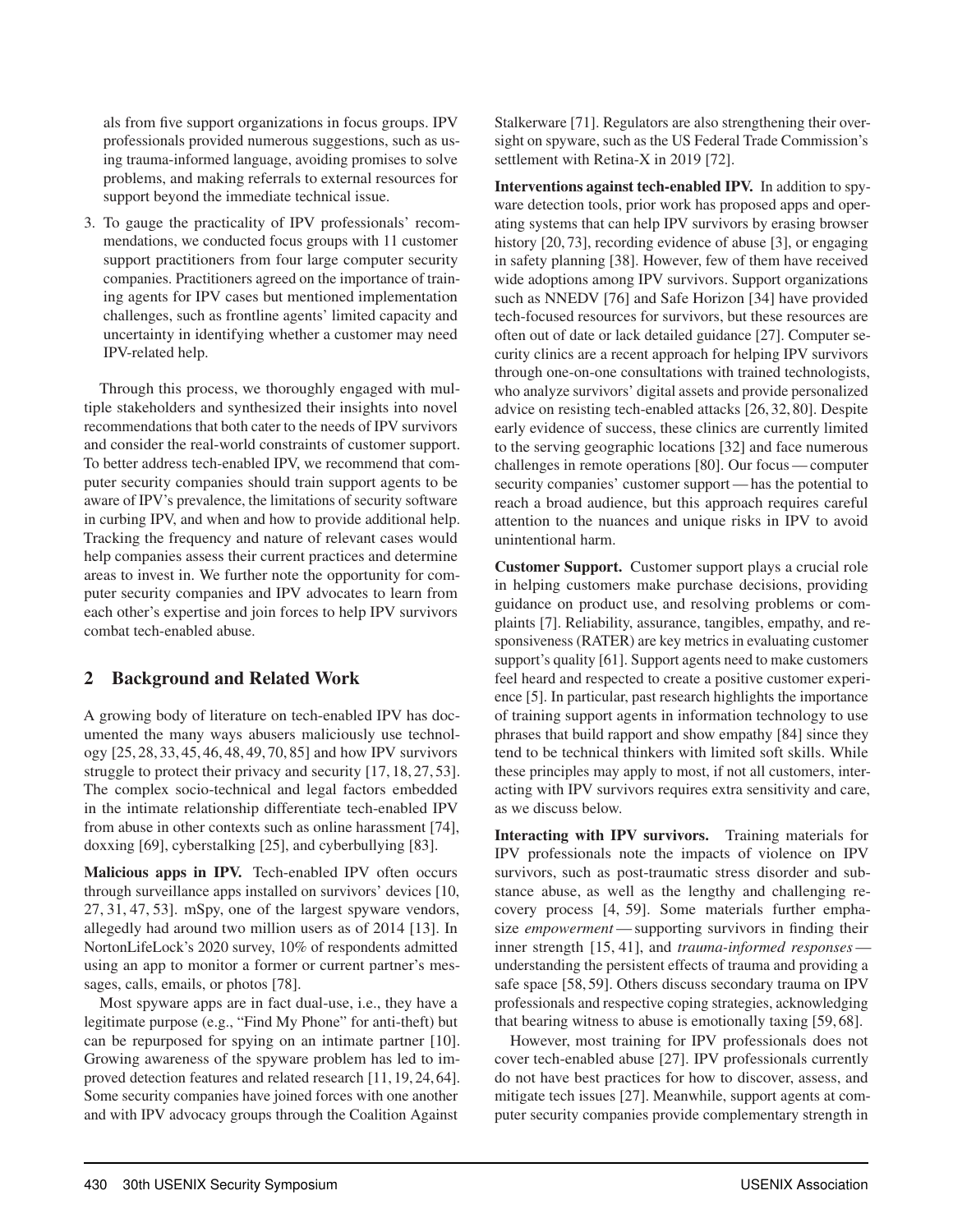delivering tech-related assistance, but they may not be sensitive to the nuances in IPV. By synthesizing perspectives from IPV professionals and support practitioners, our work identifies how computer security customer support could help IPV survivors and how this help should be provided.

#### 3 Preliminary Analysis of Support Cases

As a starting point, we sought to discover if IPV survivors experiencing tech-enabled abuse seek assistance from computer security companies' customer support and what those interactions look like. We performed keyword searches on customer support records from a large computer security company and surfaced 53 cases in which the customer clearly identified their attacker as an intimate partner. However, typical reactions from support agents indicated they did not recognize the complexity of IPV beyond tech issues.

#### 3.1 Method

The company we worked with provides customer support via phone, interactive chat, and self-service (e.g., FAQs, forums, and tutorials). We analyzed chat records since they are anonymized, searchable, and represent a large portion (40%) of support requests. All cases include customer-provided problem descriptions (255 characters maximum). Some cases also include chat transcripts and agents' notes.

To identify relevant cases, we searched a database of 18,900 customer support cases from January 2017 to May 2019. We used search terms<sup>1</sup> indicative of both abusive relationships and IPV-related attacks drawn from prior work [25, 28, 85]. Our initial search surfaced 1,083 cases. After excluding those irrelevant to our interest, such as users reporting generic malware or false positive warnings, we were left with 273 cases of reported interpersonal attacks. Three researchers jointly coded the customer-provided problem descriptions for these cases to identify the attacker's relationship to the victim (Fleiss'  $\kappa$ =1.00). In 53 cases, the attacker was clearly identified as an intimate partner (e.g., "my partner" or "my ex-boyfriend"). The researchers also coded other attack-related dimensions such as attack type ( $\kappa$ =0.75), attack mechanism ( $\kappa$ =0.59),<sup>2</sup> and intimate partner relationship stage as defined by Matthews et al. [53] ( $\kappa$ =0.82).

We focused on analyzing the 53 cases that decisively indicated tech-enabled IPV. Specifically, we summarized attackrelated details based on the customer's problem description, and thematically analyzed the agent-customer interaction

based on chat transcripts (if available). Note that other cases in which the attacker's identity was not specified (e.g., "I'm being stalked") may still be IPV-related. Additionally, our analysis did *not* intend to measure the prevalence of IPV cases within customer support data. Our results might not reflect the actual prevalence given that the search terms might have led to over-representation of spyware and ex-partners, and customers might use non-identifying terms to describe attackers who are intimate partners. Rather, the goal was to know *if* such cases occur and qualitatively understand the scenarios support agents are dealing with.

Ethical Considerations. Our study received IRB approval. By agreeing to the company's privacy policy, which is prominently featured when a chat session starts, customers consented to chat recordings and messages as examples of diagnostic information being shared with third parties. A company employee reviewed all chat records to verify anonymity and removed references to unique circumstances before providing them to the research team.

#### 3.2 Results

Diverse attack types. Among the 53 cases, the most common attack types were spying or surveillance of the survivor (23), account or device compromise such as changing the account password to lock the survivor out (17), and interference with account or device usage (12). Less frequently mentioned attacks were harassment (5), spoofing (2), financial fraud (2), phishing (2), and content modification on the survivor's account or device (2). Installing spyware or other malicious apps on the survivor's device was the primary attack mechanism (23), though account compromise based on knowledge of credentials (10) and physical ownership-based attacks (6) also occurred. These attack types and mechanisms generally align with Freed et al.'s taxonomy [28].

Attacks' repercussions on survivors. In 49 of the 53 cases, the survivor reported being in the process of separation or had separated from their abuser. Though the survivor's risks might appear lower for attacks after separation, feelings of anxiety and concern were common, with references to violence, ruined lives, and even contemplation of suicide.

In 13 cases, the survivor mentioned multiple types of attack at play, e.g., *"my husband's hobby is to hack my home network and...track my email, calls, and whereabouts."* The attacks caused apparent emotional distress to the survivor, e.g., *"I know that my ex-boyfriend is stalking me through my phone...He has ruined my life."* Another survivor wrote: *"I found out my soon-to-be ex-wife hired a professional hacker to mess me and my folk's computers and phones up...just had a heart attack from the stress."* In six cases, the survivor described that their abuser *"worked at a top IT firm," "can remote access most computers,"* or in other terms that indicate the abuser's tech-savviness. Even though most attacks in IPV

<sup>&</sup>lt;sup>1</sup> Search terms used: blocked him, bullied, bully, creepy, domestic abus, ex boyfriend, ex girlfriend, ex husband, ex wife, ex-boyfriend, ex-girlfriend, exhusband, ex-wife, fake sms, fake text, hack my face, hack my what, privacy risk, reading my, reads my, restraining order, seeing my, sees my, spy, spying, stalk, surveil, track, violen.

<sup>&</sup>lt;sup>2</sup>We did not pursue high inter-rater reliability for this dimension since multiple attack mechanisms were frequently at play.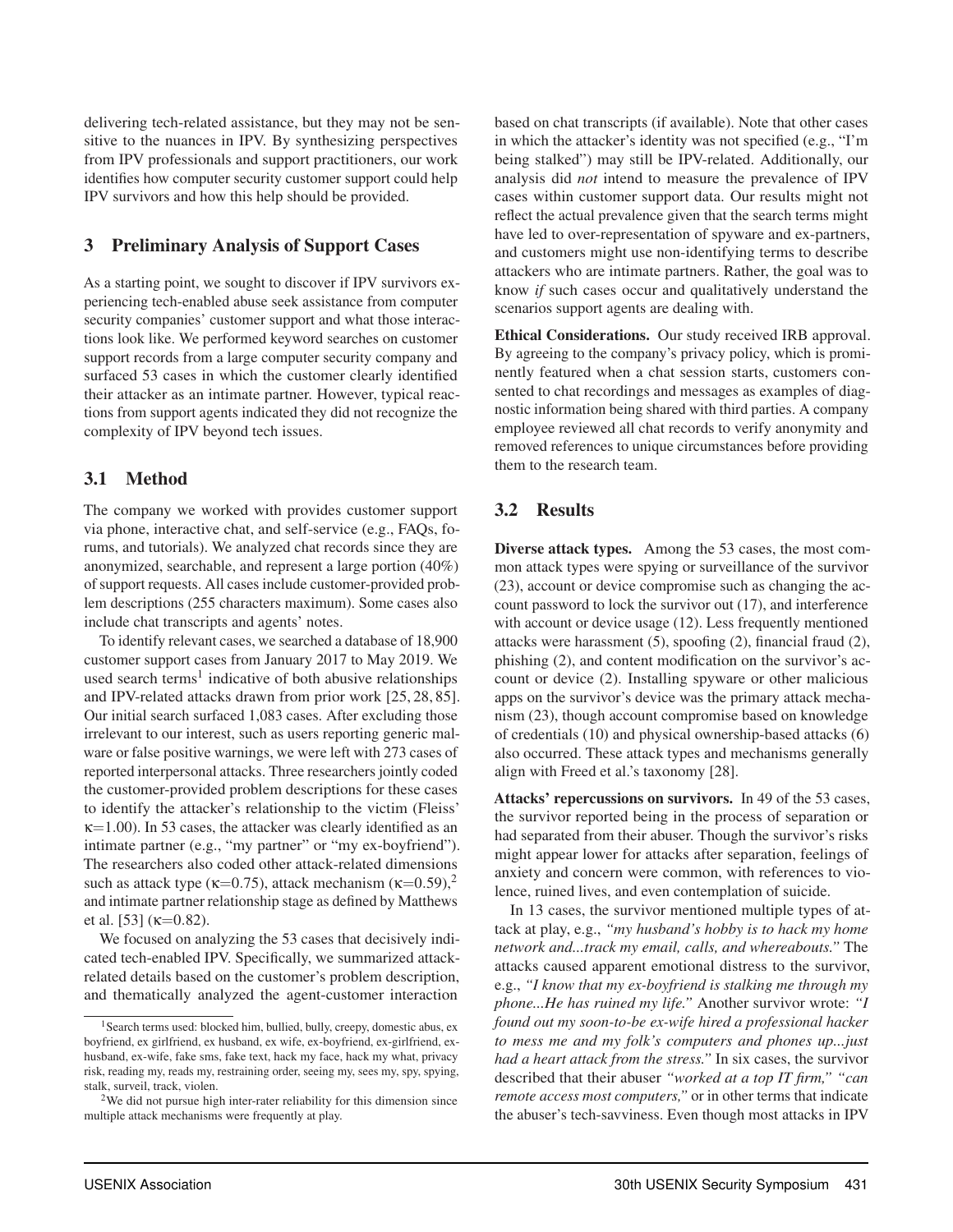| Scenario A                                                                                                                                                                                                                                             | <b>Scenario B</b>                                                                                            | <b>Scenario C</b>                                                                                                                                                     |
|--------------------------------------------------------------------------------------------------------------------------------------------------------------------------------------------------------------------------------------------------------|--------------------------------------------------------------------------------------------------------------|-----------------------------------------------------------------------------------------------------------------------------------------------------------------------|
| C: My ex-husband hacked my phone. He keeps getting my account $C$ :<br>passwords. I have changed phones so many times and got a<br>restraining order, but he still managed to do this. Please help.                                                    | My husband is violent and keeps<br>hacking my email and watching<br>everything I do online. Could you        | C: My ex used to share my computer and<br>installed some programs, but I think she<br>installed spyware. I think she is remotely                                      |
| S: Thank you for contacting us. I'm happy to help resolve the<br>issue. I would recommend installing [product], which should<br>prevent malware from being installed if you get a new phone.                                                           | help me get him off my network?<br>S: I'm sorry to hear what you are go-<br>ing through. How do you think he | accessing my computer. Can you help?<br><b>S:</b> Thank you for contacting [company<br>name], I will be happy to assist you. Let's                                    |
| C: I have already spent a lot of money trying to fix this problem<br>and talked to my phone provider. No one has been able to fix $\mathbb{C}$ : He doesn't live with me anymore,<br>it. I can't spend more time and effort on this. Please help, this | is watching your activity?<br>but he broke into my apartment                                                 | set up a remote connection so I can scan<br>your device for malware. Please visit this<br>link: <link/>                                                               |
| problem has almost driven me to commit suicide.<br>S: Please do not worry about these devices if you have [product]<br>installed. We will do everything we can to help you further.                                                                    | my router. I am afraid he can see<br>everything I am doing.                                                  | last month and I think he hacked C: I can't open it. My computer just restarted.<br>I think she is monitoring this chat and try-<br>ing to stop me from getting help. |

Figure 1: Portions of three representative customer support chats from our dataset ("C" is customer, "S" support agent).

are technologically unsophisticated [28], survivors in these cases expressed being scared and helpless especially when their own computing skills were limited.

Support agents focused on technical issues. Our thematic analysis of chat transcripts revealed that support agents were not well prepared for these tech-enabled IPV cases. Figure 1 shows three representative agent-customer interactions. A typical agent reaction was to scan the survivor's device for malicious apps and launch a remote assistance session to investigate further if needed. Agents might also receive outof-scope requests, as one survivor asked *"I am blocking my wife's/future ex-wife's messages. Is there any way I can have these sent to my email for presentation to my attorney?"* In these cases, the agent would refer the survivor to more experienced experts on the team, device manufacturers, or operating system vendors. For survivors who described traumatic attacks, agents generally expressed confidence in resolving the technical issue but rarely used empathetic language. When survivors suspected hacking or spyware, agents typically reassured that the company's security product would protect them well. Such claims might not be valid, as there were cases in which the survivor expressed skepticism or mentioned having contacted customer support multiple times.

#### 4 Focus Groups with IPV Professionals

Our analysis of customer support cases indicates that agents receive help requests from IPV survivors but may not be sufficiently prepared to handle them. To explore how to improve customer support to better serve survivors' needs, we sought input from IPV professionals who have extensive training and experience working with survivors. We conducted five focus groups with 17 IPV professionals between November 2019 and February 2020. We chose focus groups over 1:1 interviews so that participants could listen to each other and collectively discuss ideas. Our study was IRB-approved.

#### 4.1 Method

Recruitment. Our 17 participants came from five organizations that provide free and confidential civil, legal, counseling, and support services for IPV survivors in two US cities. We explained our study to each organization's director, who then advertised our study to their staff and assisted with recruitment and scheduling. Most participants identified as women and worked as directors/managers or attorneys/paralegals, with diverse years of experience in this field (see Table 1). Participants from G4 primarily served human trafficking survivors, but noted that many of their clients experienced sex trafficking by intimate partners.

Study protocol. We conducted in-person focus groups at participants' organizations. Sessions lasted one hour on average and were audio-recorded with participants' consent. We did not compensate participants as the organization directors did not deem it necessary. We prepared a list of prompts to guide the discussion (see Appendix A) and encouraged participants to comment or ask questions at any time. We also used prompts such as "Does anyone else want to chime in?" or "Are there other points of view?" to elicit diverse perspectives and encourage participants to respond to one another.

We started by asking about participants' experience working with IPV survivors, especially regarding tech-enabled abuse. Next, we presented the three scenarios in Figure 1, which represented common attack types in Section 3 and reflected explicit threats from an intimate partner. After participants read the scenarios, we asked them to share their perspectives and recommendations for support agents' role in providing advice, making referrals, and more. We also probed participants to consider adversarial situations in which the abuser might monitor the chat or impersonate the survivor.

Qualitative data analysis. We used inductive coding [65] to analyze focus group transcripts. Two researchers independently reviewed and coded the first three transcripts before discussing discrepancies. After agreeing on a consistent codebook, they applied it independently to the remaining tran-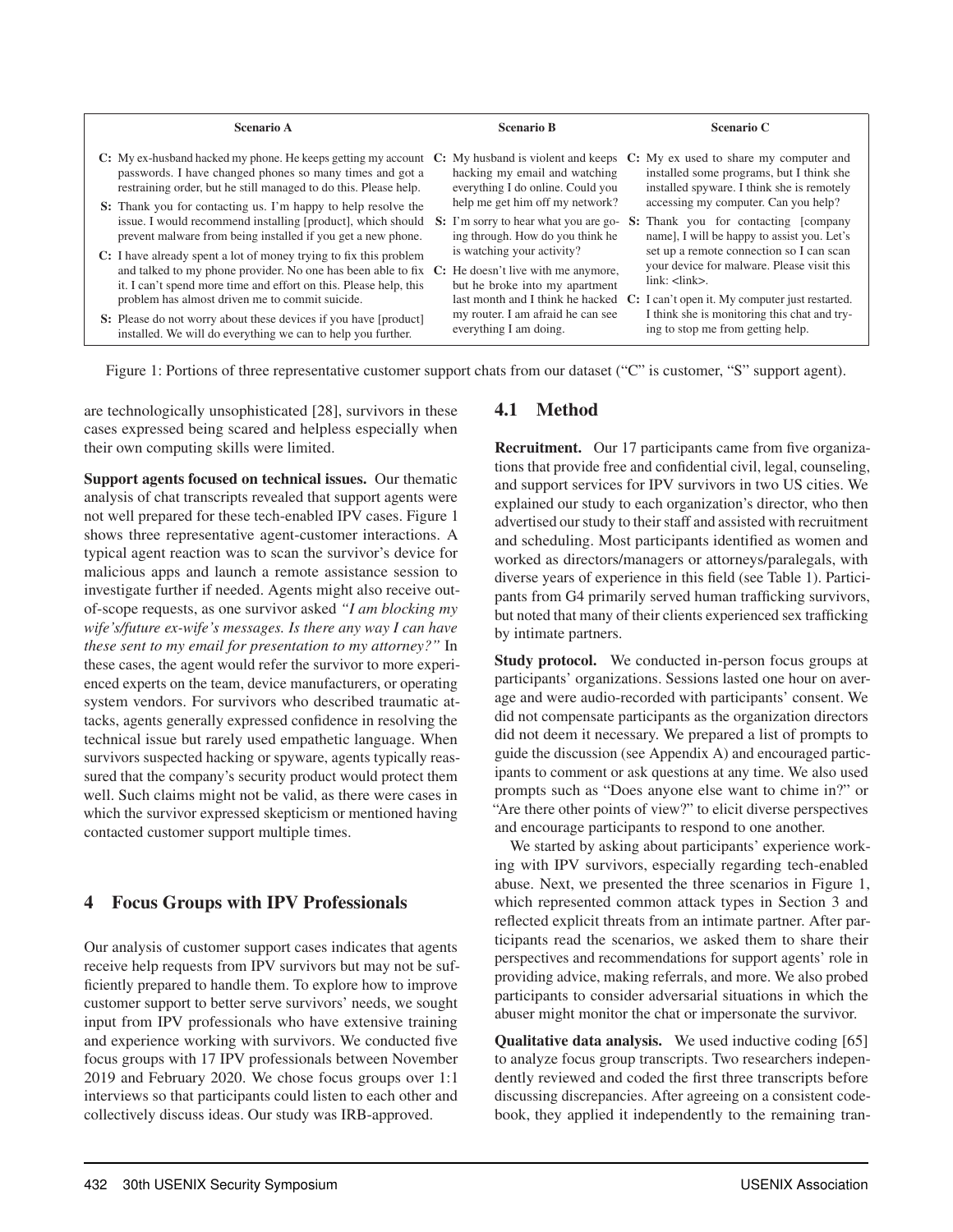| Group          | ID              | Gender | Role               | <b>Exp. Years</b> |
|----------------|-----------------|--------|--------------------|-------------------|
| G1             | P <sub>1</sub>  | М      | researcher         | $11 - 15$         |
| G1             | P <sub>2</sub>  | W      | counselor          | $15+$             |
| G1             | P <sub>3</sub>  | W      | administration     | $15+$             |
| G <sub>2</sub> | P4              | W      | director/manager   | $6 - 10$          |
| G <sub>2</sub> | <b>P5</b>       | W      | attorney/paralegal | $1 - 5$           |
| G <sub>3</sub> | <b>P6</b>       | W      | director/manager   | $15+$             |
| G <sub>3</sub> | P7              | М      | director/manager   | 11-15             |
| G <sub>3</sub> | P8              | W      | director/manager   | $15+$             |
| G <sub>3</sub> | P <sub>9</sub>  | M      | director/manager   | $6 - 10$          |
| G <sub>3</sub> | P <sub>10</sub> | W      | director/manager   | 11-15             |
| G <sub>4</sub> | P <sub>11</sub> | W      | attorney/paralegal | $6 - 10$          |
| G <sub>4</sub> | P <sub>12</sub> | W      | attorney/paralegal | $1-5$             |
| G <sub>4</sub> | P <sub>13</sub> | W      | attorney/paralegal | $6 - 10$          |
| G5             | P <sub>14</sub> | W      | counselor          | $1 - 5$           |
| G5             | P <sub>15</sub> | W      | administration     | $1 - 5$           |
| G5             | P <sub>16</sub> | W      | attorney/paralegal | $1 - 5$           |
| G5             | P17             | W      | case manager       | $1-5$             |

Table 1: Demographics and job roles of IPV professionals.

scripts and added new codes that emerged. They then jointly reviewed all coded transcripts, reconciled disagreements, and clustered codes into themes. Our final codebook (see Appendix C.1) has 60 codes, covering topics such as advice to customer support, challenges of customer support, and adversarial scenarios that may involve the abuser. We do not report inter-rater reliability since all data was double-coded and disagreements were reconciled [54].

Next, we discuss IPV professionals' suggestions for how computer security customer support should handle techenabled IPV cases in three parts: interactions with survivors (Section 4.2), responsibilities of customer support (Section 4.3), and external referrals (Section 4.4).

While we mention how many groups a topic came up in, we do not include frequencies of themes following recommended practices of reporting focus group data [42]. Frequency cannot reliably indicate importance— some people may comment multiple times on one issue whereas others may not comment at all [42]. Our findings are also qualitative in nature and based on a small sample size. Frequencies could be misleading when taken out of context and projected onto a population [42].

#### 4.2 Suggestions for Interacting with Survivors

IPV professionals provided three key recommendations for interacting with customers who might be IPV survivors: using trauma-informed language, asking follow-up questions without judging, and avoiding overpromising.

Use trauma-informed language. IPV professionals reacted strongly to the language support agents used to respond to survivors' concerns. Four groups said that Scenario A included dismissive language that might mislead or re-traumatize the

survivor. Professionals took issue with the phrase "please do not worry about these devices if you have [product] installed," noting that it is highly inappropriate to focus on the security software's functionality right after the survivor mentioned a restraining order on their abuser and suicidal thoughts. An attorney discussed how the agent's language might arise from the goal of making customers happy in their regular work:

*"I understand that the role of customer support is to make their customer feel better. But this is just a space where . . . they have a limited capacity to make [the survivor] feel better ...I think the goal should be to hear and be honest about the limitations of what [product] can or cannot do in those moments."* (P11, attorney)

All groups highlighted the importance of trauma-informed language, a common element in their own training and practices [58, 59, 66] and in other fields serving trauma survivors [1, 52, 62]. Being trauma-informed means accounting for the pervasive nature of trauma and avoiding unintentional re-traumatization through careful language and interactions [23]. A counselor explained how to provide traumainformed responses in customer support:

*"Acknowledge that 'this is scary' and that 'it sounds like you're having a really hard time.' Even just the smallest little pieces of empathetic language so [the survivor] knows that [the agent] is actually hearing them . . . and expressing concern for them."* (P2, counselor)

Professionals provided suggestions for training support agents to use trauma-informed language, such as using the Forensic Experiential Trauma Interview (FETI) [12], which is aimed at law enforcement but makes analogies for people who do not typically work with survivors. Another suggestion was incorporating trauma-informed responses into scripts, so agents do not need to figure out what to say on the fly. Nonetheless, scripts alone were considered insufficient: part of the training should be educating agents about the complexities of IPV and why trauma-informed responses are needed.

One group highlighted the need to address support agents' own trauma. Due to the prevalence of IPV [8, 78, 79], some agents may be survivors themselves. Agents may also feel distressed and helpless hearing survivors' experiences:

*"Some of these calls will be harmful to the people who receive them. They'll be really traumatized by these experiences . . . Any company that's recognizing their frontline employees are experiencing these phone calls needs to think about how to support employees through secondary trauma issues and process it."* (P13, legal advocate)

Ask follow-up questions without judgment. Four groups suggested that agents could ask follow-up questions to surface additional risks that should be considered when giving advice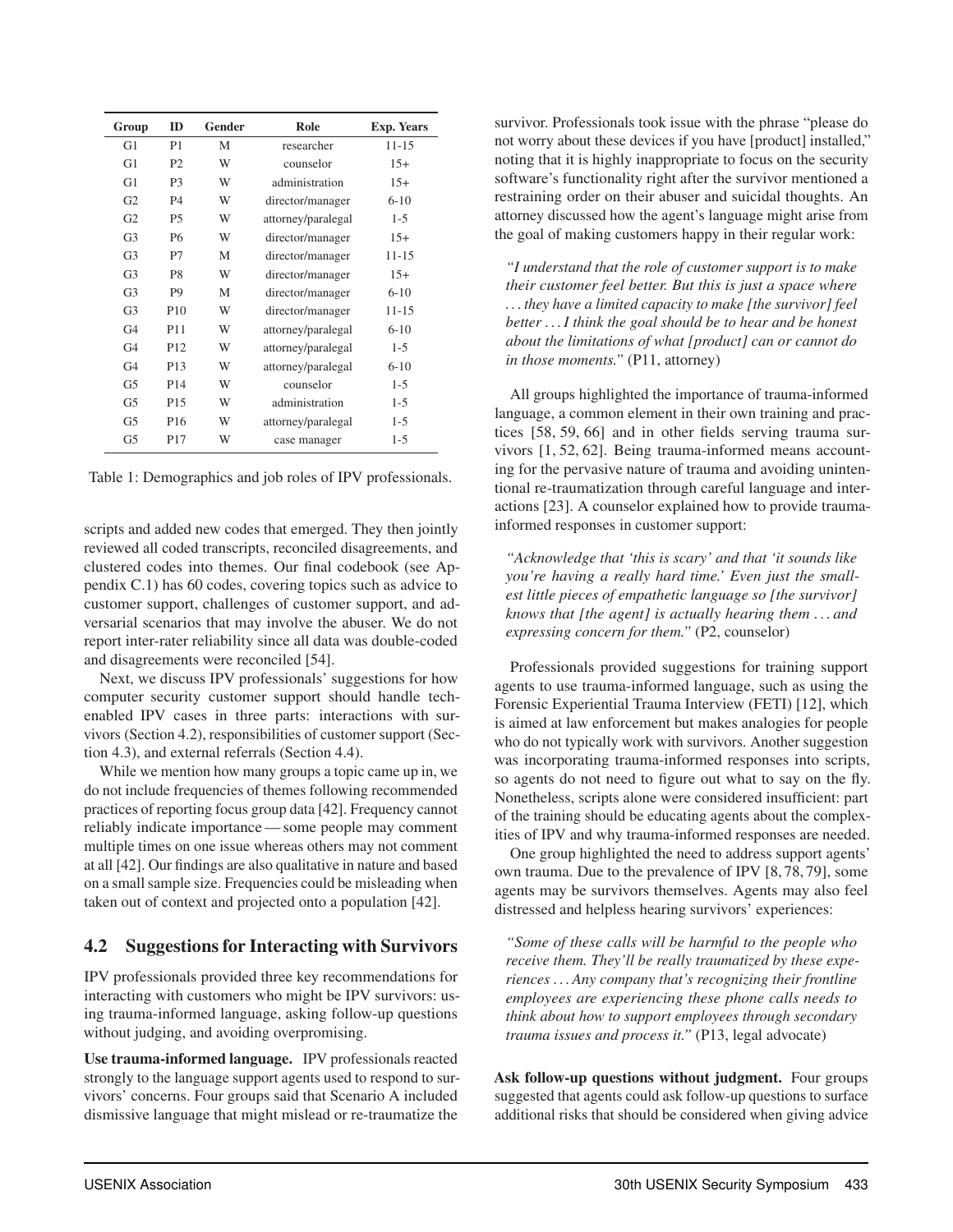and ensure that the customer is safe to receive and act on advice. The question, "How do you think he is watching your activity?" in Scenario B was identified as a good example: it is open-ended, non-judgmental, and might help the agent better diagnose the case by encouraging the customer to speculate about the source of the problem.

Professionals also provided their own examples of appropriate follow-up questions, e.g., asking about the customer's immediate concern in the form of "What are you most concerned about?" or "What is your goal of calling me today?" Professionals explained that such questions do not assume the survivor's needs and might help identify other risks that warrant attention, such as those related to immigration status, health, or economic situation. Another follow-up question could be, "What have you already tried?" to facilitate the troubleshooting process and make the conversation more productive, since the survivor likely tried to address the problem before reaching out for help.

Professionals further discussed the need to account for the possibility that the abuser might be physically or remotely accessing the survivor's devices and accounts. Four groups recommended a safety check-in with the customer by asking, "Do you think you're on a secure line?" or, "Are you safe now?" If the response is no or unsure, the agent should offer to call back or initiate a chat from a different device, such as a friend's phone. Three groups also recommended verifying the customer's identity in case the abuser is impersonating the survivor to gain access to the security software or other accounts. The agent could verify the customer's email, phone number, or account history (e.g., "I see in our records someone just called about this account. Is that you?").

Nevertheless, professionals acknowledged that it is challenging to handle situations in which the abuser is present: identity verification takes practice and can still go wrong; giving advice such as switching to a different phone might tip off the abuser. Yet, professionals noted that the risk does not undermine the importance of support agents providing necessary help and information. As a researcher explained:

*"[The survivor] had to disclose the problem to begin with, so [the abuser] has already [been] tipped off. But . . . that's why we need to connect [the survivor] to a safety clinic. It's really tricky when the phone is the only way to communicate."* (P1, researcher)

Avoid overpromising. All groups took issue with the phrase, "I'm happy to help resolve the issue" in Scenario A, saying that "resolve" is an overpromise because one chat session is unlikely to solve the physical and digital complexities survivors face in IPV [27,28,53]. From their perspectives, agents might promise to solve problems instinctively or to comply with company policy. Yet many IPV survivors face persistent attacks from their abusers and are likely experiencing effects of trauma, meaning that such promises could be misleading

and frustrating to them. Professionals noted that a better response would be to be honest about the security software's limitations while still providing support, such as, "I will help you as much as I can in this call today, and whatever we don't take care of, we might have to keep working on it." Doing so does not necessarily contradict the agent's responsibility to help customers. As a legal advocate said:

*"[The agent] can still support the survivor while giving them a response they don't want . . . But do it in a way that lets [the survivor] know they are there, they understand, they are validating their experience . . . They can still give [the survivor] bad news without completely turning them down."* (P16, legal advocate)

#### 4.3 Responsibilities of Customer Support

Customer support's typical role is to provide technical assistance related to the company's products and services and engage with customers [7]. Professionals stressed that while agents should only advise on topics within their expertise and refer the customer elsewhere for issues beyond, agents could do more than troubleshooting technical problems or recommending the company's products. For instance, agents could discuss the potential consequences of advice they give or share basic technology safety tips.

Avoid making advice too product-oriented. In Scenario A, the agent recommended installing one of the company's software products. Professionals commented that this behavior is understandable, given that the agent represents the company and that the product might be helpful. Nevertheless, the line might read too product-oriented and convey the impression that the agent was following a script and making a sales pitch without actively listening. To make a product recommendation more helpful, a counselor suggested explaining how and why the software is going to help in the survivor's situation:

*"[The survivor] didn't call for that product. She called with a problem. [The agent] never explained how their product was going to solve the problem . . . so please give more explanation about that."* (P2, counselor)

Discuss consequences of given advice. While professionals agreed that support agents could provide IPV survivors with vital assistance, they emphasized the caution required in providing such assistance. One suggestion was explaining potential negative consequences that might result from the advice to prompt the survivor to consider safety issues. A manager gave an example:

*"Ask [the survivor]: if this app were to be uninstalled, how would it affect you? . . . Do you use it often? Do you rely on it? Does the [abuser] have access to it? Will they notice if it's uninstalled?"* (P9, manager)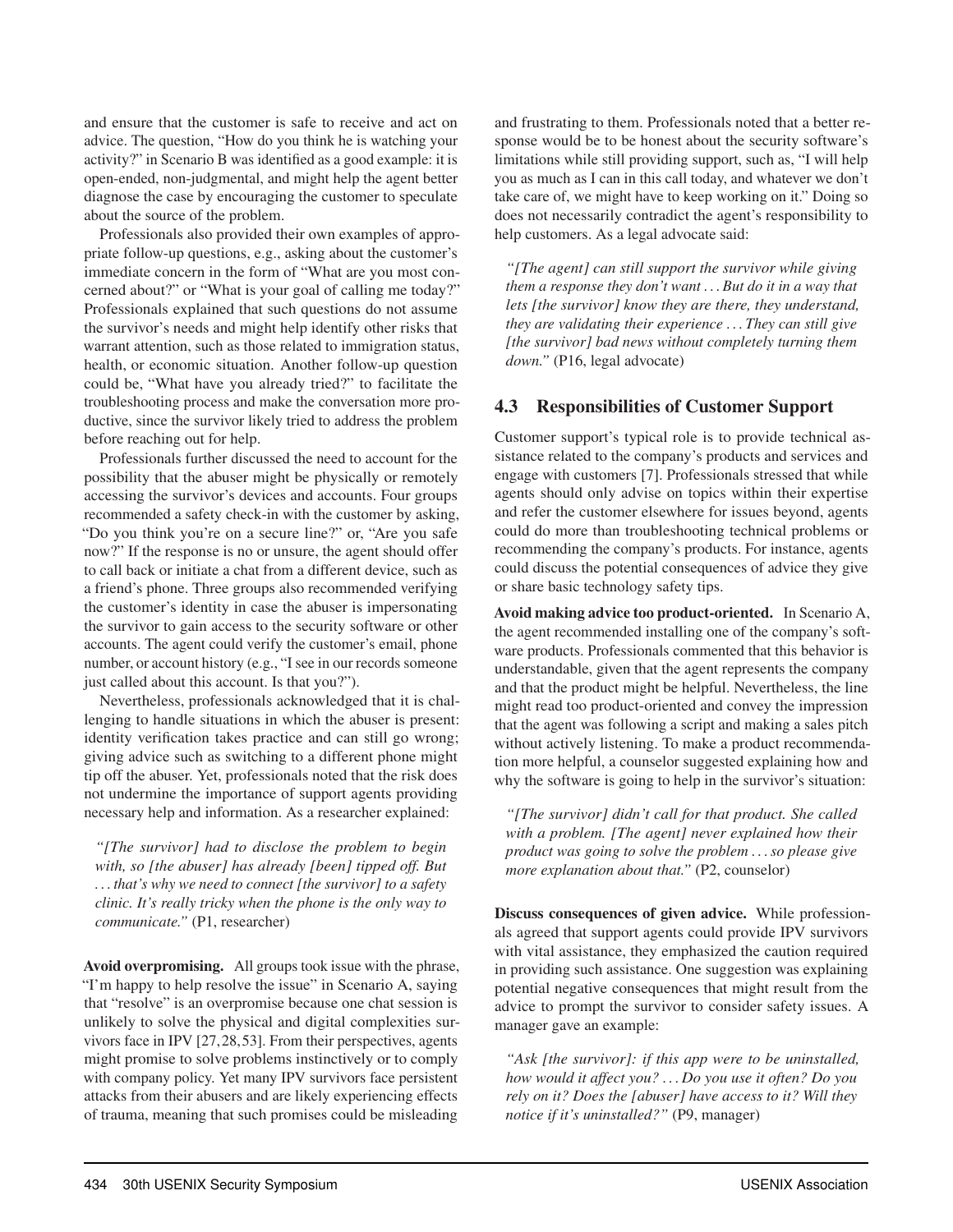However, other professionals mentioned a potential issue with discussing negative consequences — it might trigger additional questions from the survivor that catch the agent off guard, which points to the importance of external referrals:

*"I feel it's like a slippery slope because [the agents] are not domestic violence advocates. And so [the survivor] is going to just be like, 'What do you mean? What do you think will happen?' And they're never going to be able to answer those questions."* (P1, researcher)

Share resources for tech safety. Three groups suggested sharing resources that might improve the survivor's digital security and privacy, such as adjusting privacy settings on social media and using strong passwords. Prior work with IPV survivors [26] also indicates that survivors have many general tech safety questions and desire credible information on this topic, validating the need for sharing tech safety resources. One group noted that in addition to sharing existing resources, such as the NNEDV's Safety Net project [76], computer security companies could utilize their expertise to provide self-created content on tech safety. Such content could appear on the company website's FAQ or "Contact" page to put such resources into a survivor's pathway of seeking help.<sup>3</sup> Participants suggested tech safety resources be written in plain language and provided with non-technical support resources (e.g., information about domestic violence shelters) to ensure relevant resources are available in one place.

Have a specialized team. Three groups suggested a specialized team within the company's customer support division for handling IPV cases transferred from frontline agents. A specialized team resolves the dilemma for frontline agents who are often pressured or incentivized to complete cases quickly [63], whereas dealing with complex issues like techenabled IPV requires extensive effort and patience. It could also reduce the company's workload in coordinating training, as training a small group of specialists would be easier than training all frontline agents. One group further noted that the company could track the number of potential IPV cases frontline agents receive to understand the issue's prevalence and decide whether investing in a specialized team is warranted.

Given the possibility that a survivor might face imminent danger, professionals emphasized that frontline agents should always conduct a safety check-in (e.g., "Do you think you can stay on the line with us?") to determine whether the survivor could tolerate a transfer to the specialized team. Additionally, many survivors might have experienced prior failures in obtaining assistance and could easily get frustrated when being transferred. A counselor gave an example of appropriate language taking this into account:

#### *"We, as a company, remain interested and committed to trying to help you and talk to you . . . But if you can hold on*

<sup>3</sup>Some security companies are already doing this (e.g., [37, 51]), although most content does not specifically address IPV or tech-enabled abuse.

*a minute, I'm going to get you connected with a colleague who knows our product but can [also] talk to you about some of these [safety] issues."* (P2, counselor)

Without the pressure of completing cases in a limited time, professionals envisioned that these specialist agents could even build long-term relationships with survivors, such as following up with them if the problem does not get fixed in the initial chat session. Importantly, four groups cautioned that support agents should never provide advice beyond their expertise and training. Examples of out-of-scope advice included comprehensive IPV-related counseling, safety planning (e.g., maintaining physical safety in leaving an abuser), and legal advice. While professionals identified a handful of follow-up questions to ask or advice to give, they noted that the extent to which agents can help customers think through potential consequences depends on the individual's situation and needs. If the survivor needs support the agent cannot provide, the agent should refer them to external professionals with expertise in the social, legal, or health aspects of IPV.

#### 4.4 Suggestions for External Referrals

In addition to technological challenges, many IPV survivors are concurrently dealing with medical, legal, financial, and other complex problems [27]. With this in mind, professionals discussed the need to refer survivors to external support, including IPV advocates, legal experts, and law enforcement. We now discuss professionals' suggestions on *where*, *when*, and *how* to refer survivors to external organizations.

Where to refer. All groups stressed the need to refer survivors to relevant hotlines (e.g., the National Domestic Violence Hotline, Safe Horizon, and Crisis Text Line) and organizations that provide resources for survivors (e.g., NNEDV). Four groups also suggested referrals to 911 or the National Suicide Prevention Lifeline if there are cues of physical danger or suicide contemplation. Two groups mentioned that survivors might also benefit from referrals to legal resources (e.g., WomensLaw.org) or sex trafficking resources (e.g., the National Human Trafficking Hotline).

One challenge in making referrals is that the resources available differ substantially across local, state, national, and global boundaries. In the US, there is the National Domestic Violence Hotline, but each state also has its own hotline [81]. The referrals get more complicated for global companies. However, a legal advocate argued that figuring out the exact resource for referrals is not necessary as long as any referral is given, as staff at hotlines and organizations are sufficiently trained to refer onward if they are not in a position to help:

*"Most of these places that you call can handle any of these intakes and they'll figure out the way . . . If you get the company committed to giving out a suicide hotline and a collection of these numbers, honestly the distinctions don't matter."* (P13, legal advocate)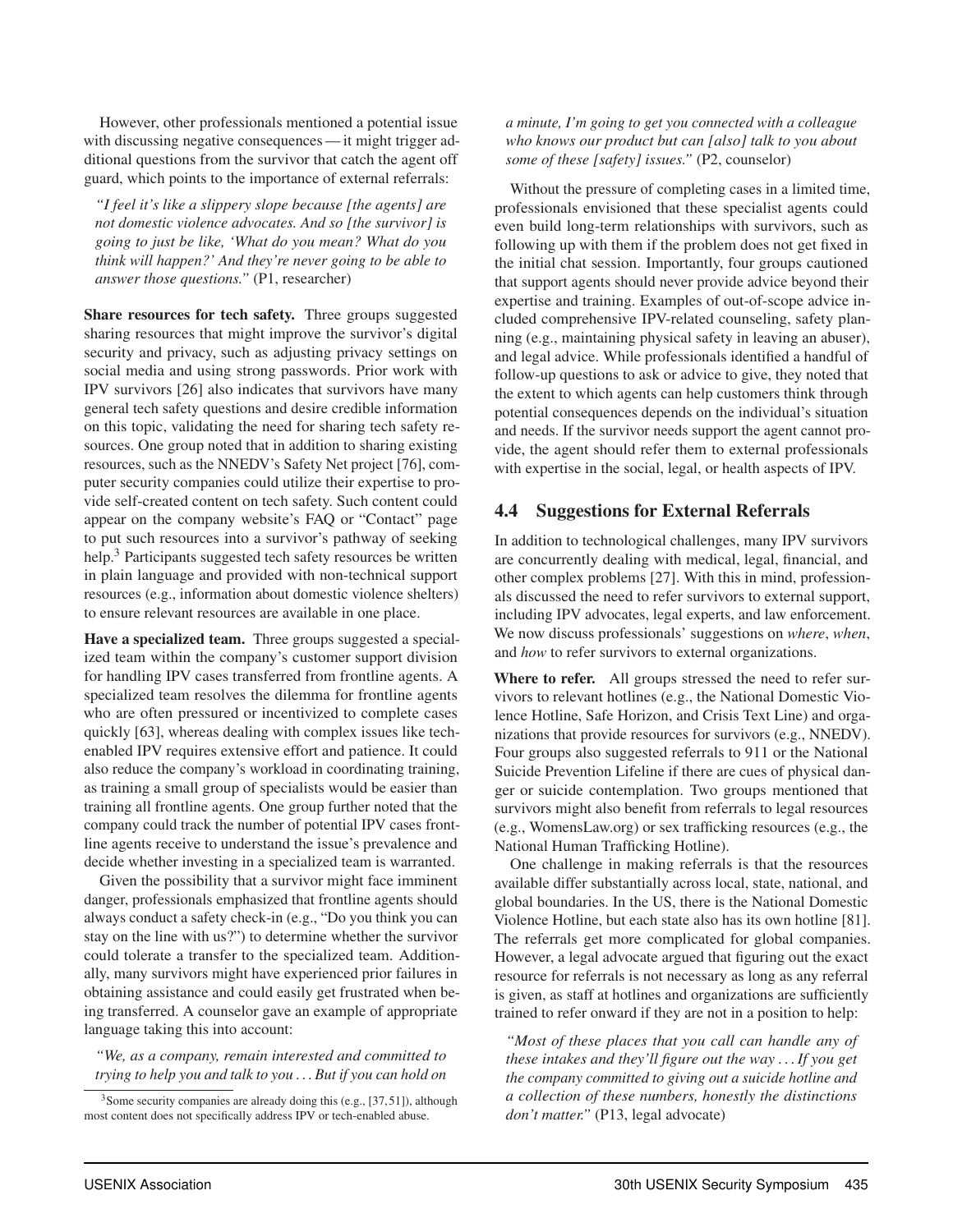When to refer. To determine when an external referral is needed, all groups suggested monitoring for "red flags" in the conversation. Indications of adverse behaviors such as spying, stalking, and violence from an intimate partner generally point to the need for IPV-related resources. "This problem has almost driven me to commit suicide" in Scenario A or other indications of threatened physical safety are clear red flags that call for 911 and suicide prevention resources.

Three groups suggested that agents be trained to understand and identify common types of tech abuse. One resource that could be part of such training is the NNEDV's Power and Control Wheel on Technology and Abuse [75]. For situations without clear indications of IPV (e.g., the customer mentions abusive behaviors but does not mention an intimate partner), professionals believed the agent should still share relevant resources not limited to IPV. An attorney gave an example:

*"If it's a stranger, there would have to be some concerning conduct . . . So if [a customer is] calling, maybe it's because [they] are getting creepy spoofed messages from an account [they] don't recognize. Well that's already raising flags, right?"* (P5, attorney)

In Scenario C, in which the customer believed their ex was monitoring the chat to prevent them from getting help, one group pointed out this was an example of controlling behavior that still warrants attention, as IPV can occur via coercive control without physical violence [14, 16, 29]. Professionals across all groups advocated for making referrals without worrying about verifying whether the customer is experiencing IPV: a referral is better than no referral, because not providing resources to someone in need can do more harm than providing resources to someone who does not need them:

*"Let's say [the customer] is actually safe . . . They Google the number, they see it's . . . the domestic violence helpline. They're going to be, 'whatever, I'm not calling that' . . . But for the person who really has the need, if they want it, they will follow up on that phone call.*" (P12, paralegal)

How to refer. Four groups mentioned an important principle in making referrals was to respect the survivor's agency in decision making. The idea of empowerment — that survivors should be able to decide if and how they want to get help is common in IPV professionals' training [57, 59]. As an example, an administrative assistant explained that agents should always ask survivors whether and how they would like to be transferred to external resources:

*"Maybe this survivor is not in a private space to have that conversation . . . Maybe transferring them directly to a domestic violence agency [is] too overwhelming at that moment and not what they are looking for . . . Give them resources to explore it on their own."* (P15, admin. asst.)

Three groups discussed potential harms resulting from labeling the customer as an IPV survivor. Here, the harm does not come from the action of providing IPV-related resources, but rather from repeated mentioning of words like abuse, domestic violence, or victim. Customers who are not survivors might find it offensive, and customers who are survivors might not be ready to be identified as such. Instead, agents should use the same language that the customer uses, e.g., if the customer describes abusive behavior from an ex-partner, the agent should also use "ex-partner" in referring to the abuser. As a counselor described:

*"If [my clients] say something is going on, I am not going to say 'you are a survivor of domestic violence' . . . You don't want them to think that the person has assumed . . . You want to give them the opportunity to call it in whatever ways they want."* (P14, counselor)

#### 5 Focus Groups with Support Practitioners

IPV professionals provided many suggestions for how customer support could provide help for IPV survivors. To assess the practicality of these suggestions, we conducted four focus groups with 11 customer support practitioners between April and June 2020. We sought to learn how attuned support practitioners are to tech-enabled IPV and their opinions on these suggestions, including any potential implementation challenges. We continued the focus group format, considering that IPV could be a new and sensitive topic to support practitioners, and that a group setting may make participants comfortable sharing their thoughts upon hearing others' opinions or experiences [27, 57]. This study also received IRB approval.

#### 5.1 Method

Recruitment. Our participants came from four large security companies affiliated with the Coalition Against Stalkerware [71]. All four companies offer consumer- and businessfacing security software and services to millions of customers. Each had customer support divisions to answer productrelated questions and concerns. Among our participants (see Table 2), all but two identified as men. The majority had been in the industry for 5+ years. Half of our participants were directors or managers; the rest held diverse roles. While researcher and content writer might sound irrelevant to customer support, both participants mentioned experiences with techenabled abuse cases in initial email exchanges and contributed relevant insights in the focus groups.

Study protocol. We conducted focus groups remotely over video chat since participants were geographically dispersed. We synthesized our results from Section 4 into a presentation in five parts to guide the discussion (see Appendix B).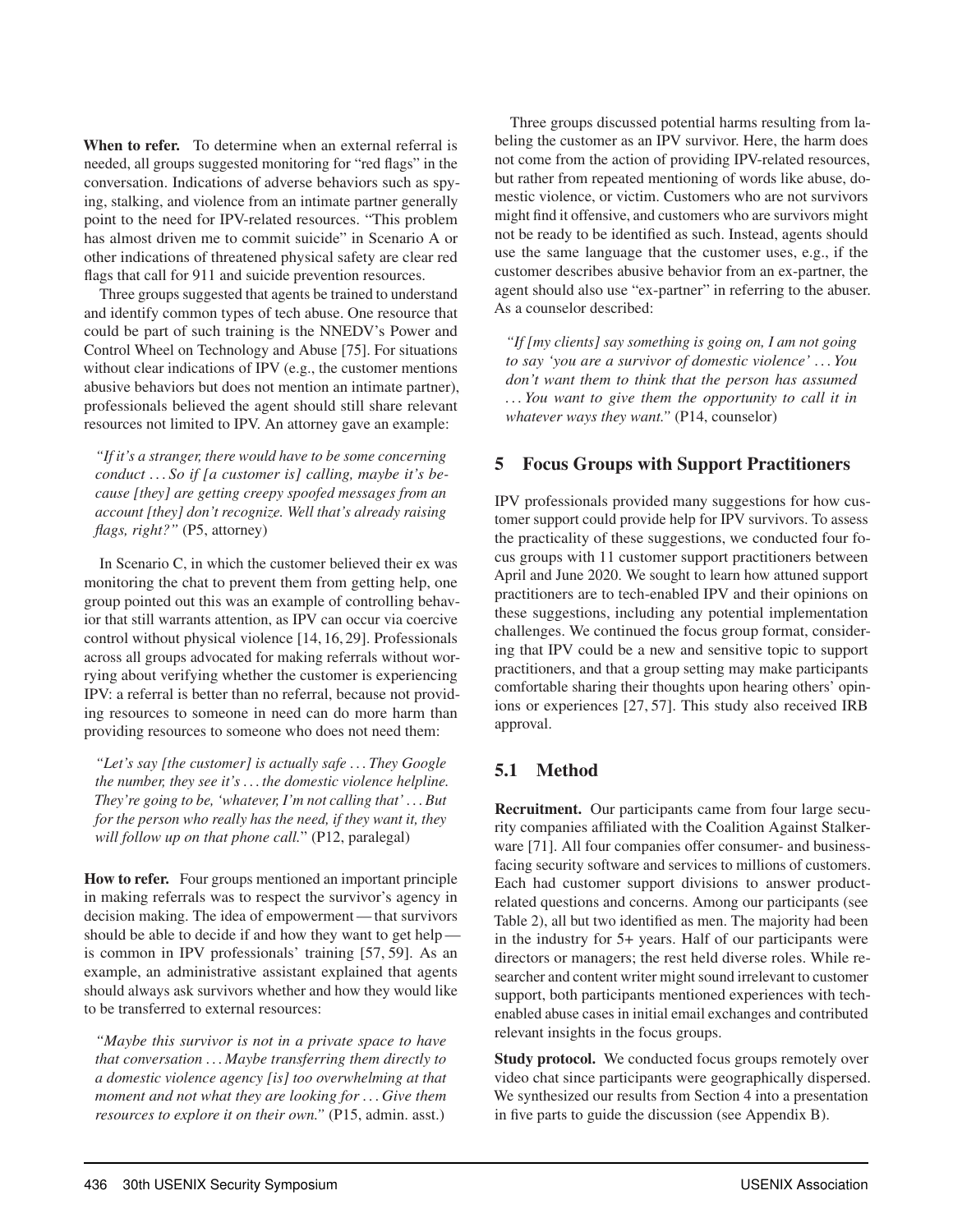| Group          | <b>ID</b>       | Gender | Role                          | <b>Years</b> |
|----------------|-----------------|--------|-------------------------------|--------------|
| G <sub>1</sub> | S1              | M      | training consultant           | $11 - 15$    |
| G1             | S <sub>2</sub>  | M      | engineering & support liaison | $6 - 10$     |
| G <sub>2</sub> | S <sub>3</sub>  | M      | director/manager              | $6 - 10$     |
| G <sub>2</sub> | <b>S4</b>       | M      | director/manager              | $11 - 15$    |
| G <sub>2</sub> | S <sub>5</sub>  | M      | director/manager              | $11 - 15$    |
| G <sub>2</sub> | S6              | M      | director/manager              | $11 - 15$    |
| G <sub>3</sub> | S7              | W      | director/manager              | $11 - 15$    |
| G <sub>3</sub> | S8              | M      | content writer                | $6 - 10$     |
| G <sub>3</sub> | S9              | W      | support specialist            | $11 - 15$    |
| G <sub>4</sub> | S <sub>10</sub> | M      | director/manager              | $1 - 5$      |
| G <sub>4</sub> | S <sub>11</sub> | M      | researcher                    | $1 - 5$      |

Table 2: Demographics and job roles of participating customer support practitioners.

In Part 1, we explored participants' backgrounds, their company's customer support organizational structures, and metrics for measuring success. We also asked if participants had encountered tech-enabled IPV cases in their roles (either personally or through a team member) and any company initiatives to support IPV survivors. In Parts 2–4, we presented summaries of IPV professionals' suggestions: how to interact with survivors (Section 4.2), the responsibilities of support agents (Section 4.3), and how to refer survivors (Section 4.4). In Part 5, we elicited feedback on IPV professionals' suggestions for training components (e.g., common types of tech-enabled abuse, trauma-informed responses, and secondary trauma). Each part contained specific examples and quotes from our focus groups with IPV professionals. We invited participants to freely share their reactions and thoughts on the value, cost, feasibility, and challenges of putting the suggestions into practice. Similar to our method in Section 4.1, we used probes to elicit different opinions and encouraged participants to engage with each others' ideas.

Qualitative data analysis. We used inductive coding [65] to analyze focus group transcripts. Our coding process was similar to Section 4.1: two researchers independently coded two transcripts, compared differences, created a consistent codebook, applied the codebook to the remaining transcripts separately, and reviewed all coded transcripts together. Our final codebook (see Appendix C.2) has 49 codes and covered topics such as customer support's existing practices, reactions to IPV professionals' suggestions, challenges of implementation, and new ideas for supporting IPV survivors.

#### 5.2 Well-Received Suggestions

Practitioners agreed on the importance of assisting IPV survivors and training frontline agents for this purpose. Practitioners also endorsed the idea of providing and sharing tech

safety resources, which they had been doing to some extent.

Existing practices to support survivors. Practitioners in all groups reported having received tech-enabled IPV cases in their roles, confirming the need for customer support to assist survivors. Although no company had a protocol to respond to IPV cases specifically, each company had a specialized team for handling complex cases transferred from frontline agents, such as malware-related issues that demand more time and expertise. S9,<sup>4</sup> a customer support specialist, mentioned sharing a license key of their product's premium version with customers experiencing IPV. Agents also ask each other for advice when encountering unfamiliar cases:

*"Even though we don't have formal training or content around such issues . . . out of experience, we do share some information on how we can handle such customers . . . Higher tier agents actually talk to [frontline agents] and guide them appropriately."* (S1, training consultant)

Train agents on tech-enabled IPV. Three groups acknowledged the importance of training agents for cases of techenabled IPV, recognizing that these cases were happening and that agents did not have an established protocol to follow. A director noted that even if a specialized team exists, frontline agents still need to receive training that covers the complexity of IPV and the role of technology in facilitating abuse:

*"We [can have] a specialized team which . . . knows exactly about next steps. But the first contact is regular support agents, who have no dedicated training on this, and therefore there must be at least the awareness that these kind of privacy issues, stalkerware . . . could be on the device."* (S10, director)

Another director liked the idea of embedding traumainformed responses in training, noting that such responses would benefit all customers, not just IPV survivors:

*"We do a lot of this already in terms of what we call the empathy phrases or scripting. I think this is something that could be done regardless of whether or not I'm interacting with someone that is dealing with trauma or IPV. This should be used across the board."* (S6, director)

Practitioners contributed ideas on training. S1, who created training content for their company's support agents, suggested basing materials on stories or scenarios so that agents could quickly draw connections to cases they encounter and identify potential solutions. S10, a director, emphasized that training should be offered regularly to keep up with the evolving spyware landscape.

Address agents' secondary trauma. Two groups reflected on the necessity of providing mental health support to agents

<sup>&</sup>lt;sup>4</sup>We use "S[number]" as identifiers for support practitioners to differentiate them from IPV professionals.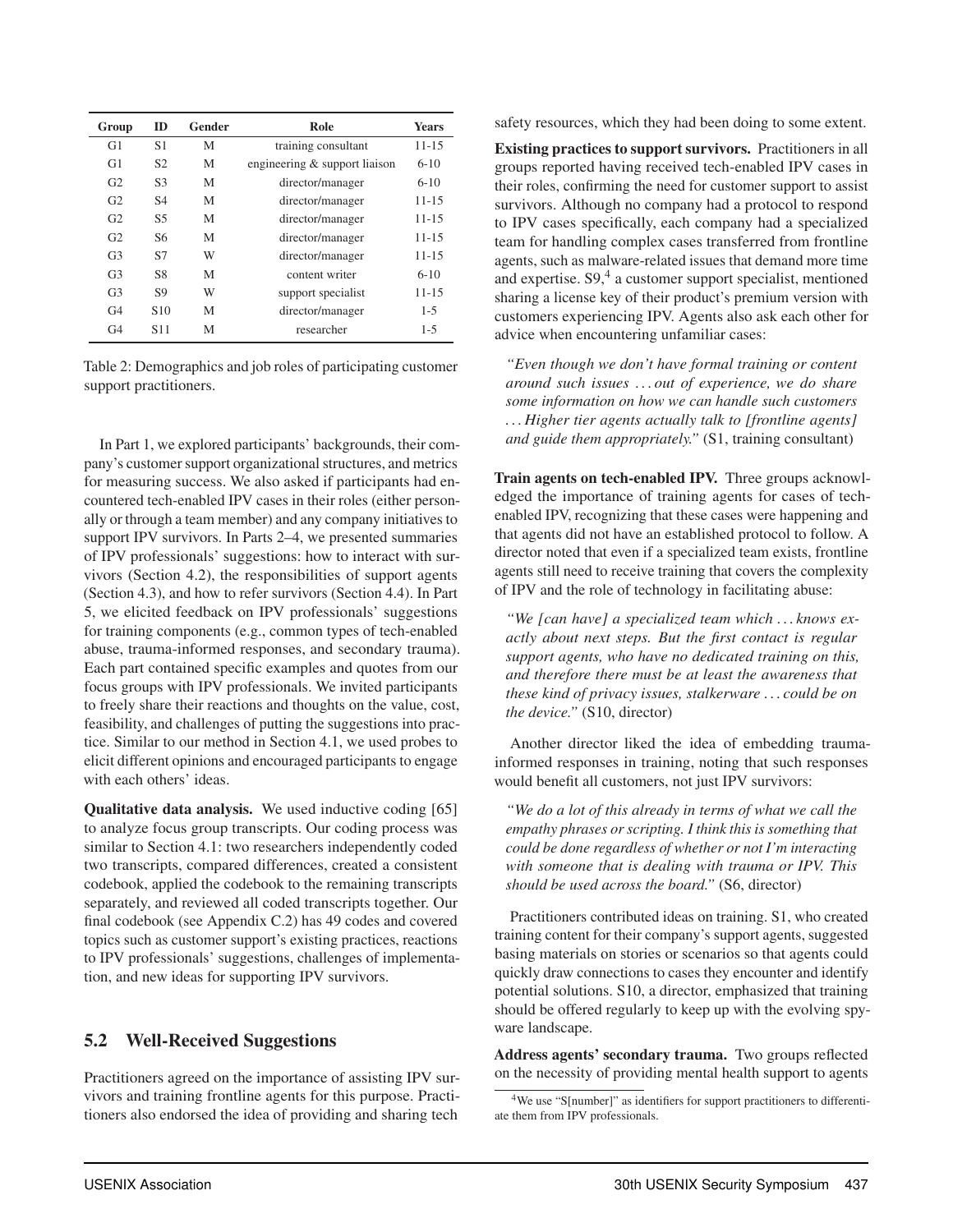who interact with IPV survivors and witness the tech-enabled abuse they are experiencing. The notion that support agents themselves might be survivors provoked reflection:

*"Didn't even consider that. It's funny that considering the stats . . . I got a hundred [agents] on the floor, odds are some of them have been affected by this."* (S6, director)

S8, who maintained their company's blog on digital rights and anti-stalkerware initiatives, noted the psychological toll in dealing with IPV cases especially for newcomers:

*"These stories add up. I think they take a toll on us, particularly for people who aren't aware of them. For people who [first] learned about how prevalent this problem really is, it can be a bit of a shaky, shattering moment for them."* (S8, content writer)

Share tech safety resources. In line with IPV professionals' suggestions, practitioners from all groups reported that their company was already providing customers with general tech safety advice under certain circumstances. Examples of such advice included performing a factory reset when getting a new phone and using a password manager if the customer reports account hijacking.

Practitioners further expressed interest in providing curated content to educate customers about security and privacy. Given that all companies already had a website with basic online safety advice, practitioners viewed adding articles about IPV and tech-enabled abuse as a low-hanging fruit of critical importance. A director stressed that tech safety alone might be insufficient for survivors and should come with external resources, similar to the IPV professionals' suggestions:

*"This could be quite easily done . . . setting up this knowledge base article, help center . . . and giving the guidance of 'These could be potential steps to take in consideration of safety planning. Get in contact with . . . organizations that can support you.' "* (S10, director)

Make referrals. Practitioners considered referrals to external organizations achievable. Three groups said they already did this to some extent, e.g., by directing victims of online scams to a governmental fraud investigation team. A director described a case of referring a customer to law enforcement:

*"We've gotten requests in the past where people have said, 'Hey, I think my husband is hacking my computer. Can you find their IP address and do all this stuff for us?' I'm like, 'Well, we can't do that for you. If you suspect that something's going on, first let's make sure that the [product] is installed and running properly to protect any type of intrusions . . . If you still have concerns, then contact the local police and report.' "* (S6, director)

Practitioners commented that expanding the scope of their current list of external referrals would improve the process without negatively impacting agents' capacity. However, practitioners also noted that referred resources should be up-todate and relevant, which requires maintenance efforts. Moreover, sharing geographically applicable resources could be challenging for companies that operate on a global scale.

Regarding the idea of creating an internal specialized team to handle tech-enabled IPV cases, three groups mentioned budget and capacity barriers, particularly in the face of financial constraints due to the COVID-19 pandemic. Two groups further suggested tracking the number of relevant cases to inform this decision, echoing IPV professionals' suggestions. As a director told us:

*"I think our founder would have a genuine interest but I think we'd also need to balance that with business needs . . . We need to get a better sense of how many calls we have coming in that . . . go more towards violence and partners taking retaliatory behavior."* (S3, director)

#### 5.3 Implementation Challenges

Practitioners discussed challenges in implementing some of IPV professionals' suggestions. Some practitioners questioned whether customer support, as experts on products and technical issues, should intervene in IPV cases. Others worried that frontline agents have limited capacity to help and might struggle to identify survivors who need help.

Uncertain role of customer support. Two groups expressed uncertainty about the role of customer support in addressing tech-enabled IPV. From their perspectives, agents should play the traditional role of customer support— focus on the product and make customers happy. They were hesitant to let agents "take sides" in IPV situations. A director said:

*"The agent's role is to focus on the product. Because we don't know what's going on in the customer's life . . . There's the rights of the person that's calling us as well as the rights of the individual being accused. It's best not to take sides and just stay neutral."* (S6, director)

Other practitioners expressed confidence in their products, viewing them as the ultimate solution for most customers including survivors. A training consultant considered increasing customers' confidence in the product as the end-goal:

*"[Customers] need to get confidence in [the agent] they talk to, that here, this person knows what technology is . . . whatever workaround that person is providing, if they follow that, then they don't have to worry any further about . . . being [the] victim of technological abuse."* (S1, training consultant)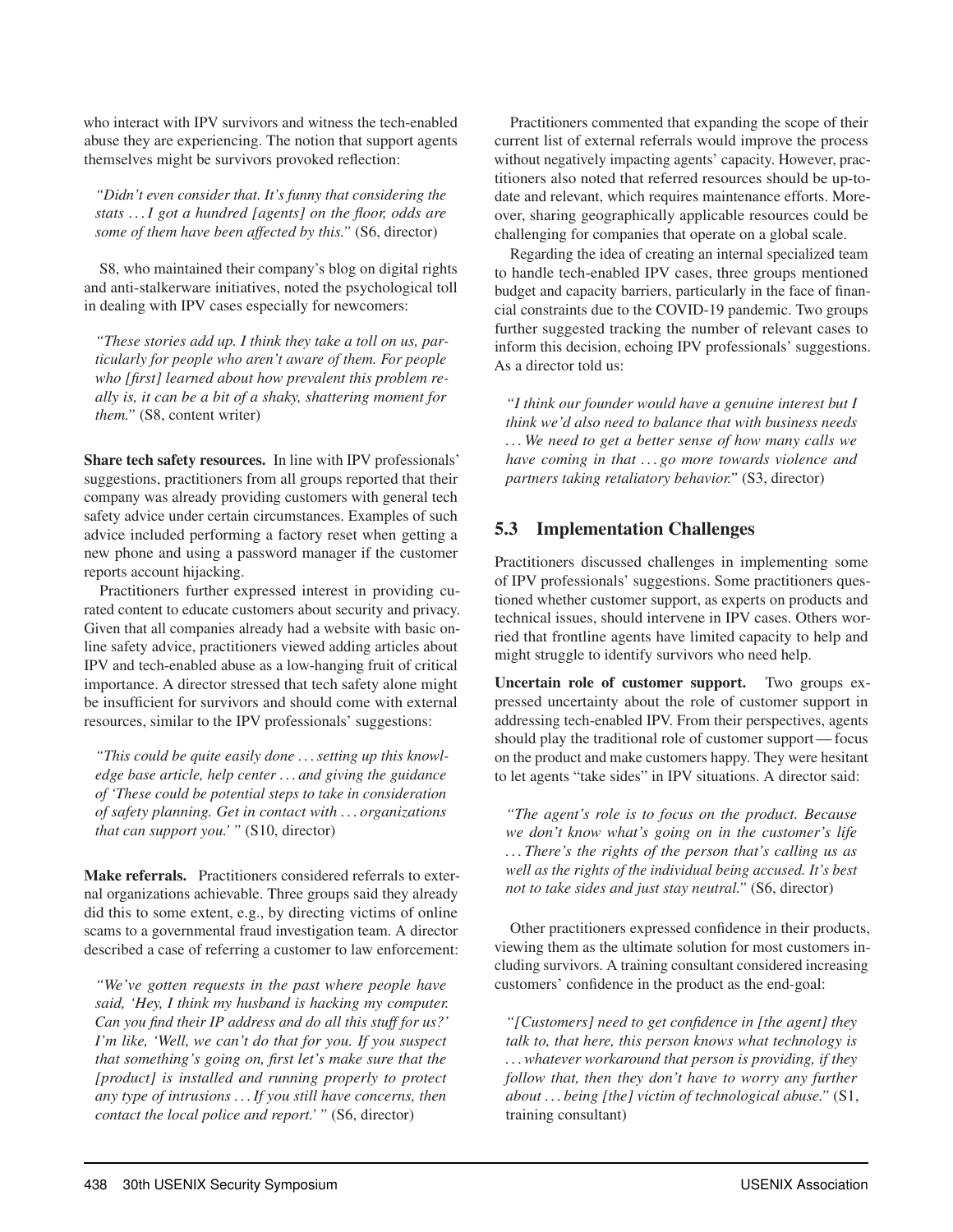While a commitment to providing customers with highquality technical solutions is essential, the confidence in security software's ability to fully protect survivors contradicts the caution requested by IPV professionals, who viewed overpromising as frustrating and dangerous for survivors. Nonetheless, not all practitioners shared this overconfidence. A researcher agreed that agents should not overpromise and drew connections to a case in which the attacker was configuring the victim's Google accounts for location tracking:

*"In this case, technically our detection could not help, because this was actually done through the official Google apps . . . We are aware of what stuff can go on, and we are careful not to overpromise . . . pushing [our] product or anything."* (S11, researcher)

S10, who came from the same company as S11, similarly acknowledged their product's limitations and the importance of safety planning in removing stalkerware from the survivor's device. They further illustrated how agents could explain the situation to a survivor:

*"We cannot support you in the full steps but we know organizations you can [get] in contact with . . . If you discuss the safety planning [with] them . . . then you can come back and discuss with us how we [can] remove the app from your device."* (S10, director)

Identifying potential survivors is challenging. IPV professionals argued that customer support should not be conservative in making referrals. By contrast, support practitioners tended to focus more on accurately identifying survivors who might need referrals and saw challenges to this end. In response to IPV professionals' suggestion to familiarize agents with common types of tech abuse, a director said this would not be effective without self-disclosure from the survivor:

*"That's a good idea but in practice would be difficult ...I think it's really going to be the customers coming forward and saying that this is happening. That would trigger stuff on our end to handle it differently."* (S6, director)

Another director noted that most customers do not have extensive technical knowledge and struggle to describe issues accurately, making it challenging to diagnose the problem:

*"The victims may be aware that something is wrong on [their] phone, but cannot really describe what the issue is about . . . or maybe [they] describe it [on] a high level."* (S10, director)

As one solution, a practitioner proposed using probing questions to confirm the customer's "survivor" identity. However, we caution that such questions, especially those on the history of abuse, might unintentionally re-traumatize the customer, and differ from IPV professionals' suggestion to consider additional risks and attack vectors rather than to verify the IPV situation:

*"We do some verification for customer contacts . . . where we collect basic information like name, email, address . . . But I don't know, it's not foolproof to see if they were actually victims of abuse. Or by giving them some open questions like, how were they victimized? Having them quote some examples that can give us a sense?"* (S2, engineering & support liaison)

Complexities of tech-enabled IPV. Practitioners discussed the socio-technical challenges in IPV and the resulting problems for support agents. All groups mentioned the dual-use nature of many apps used by abusers [10] as a challenge. A director described training agents to watch out for dual-use apps:

*"Sometimes [agents] have to make some additional changes to . . . our software to categorize those types of gray applications as malicious so that it can be removed. Our agents are trained on that so that's probably one of the first things they would do."* (S6, director)

Another director considered the possibility that the abuser might be monitoring the conversation, and simply removing the stalkerware might put the survivor at further risk:

*"Just to say, 'Hey, your device is infected' and remove the stalkerware typically means a risk for the victim . . . We don't see [an] ideal way of communication if we identify stalkerware on a device, because the victim most likely gets observed on all channels . . . If we shot them an email to their Google account . . . the attacker can see this communication. Just removing without notification, a victim could also be at risk because the attacker assumes that the victim is aware."* (S10, director)

Frontline agents have limited capacity. On top of challenges in identifying and addressing tech-enabled IPV, two groups pointed out that support agents already work hard and have little time or capacity to take on new and complex tasks. S7, a manager, described frontline agents as *"the Cinderella of companies"* with the lowest pay but the expectation of doing a perfect job. In response to IPV professionals' suggestion that agents mention possible consequences of given advice, S8 was concerned that there may be too many consequences for frontline agents to foresee, pointing to the importance of external referrals for safety planning:

*"My answer is trust the National Domestic Violence Hotline. Call them from a safe device. But that's it. There really isn't a one-size-fits-all answer on this. [Safety planning] is something that takes more than a couple of minutes ...I could not see that happening in under an hour."* (S8, content writer)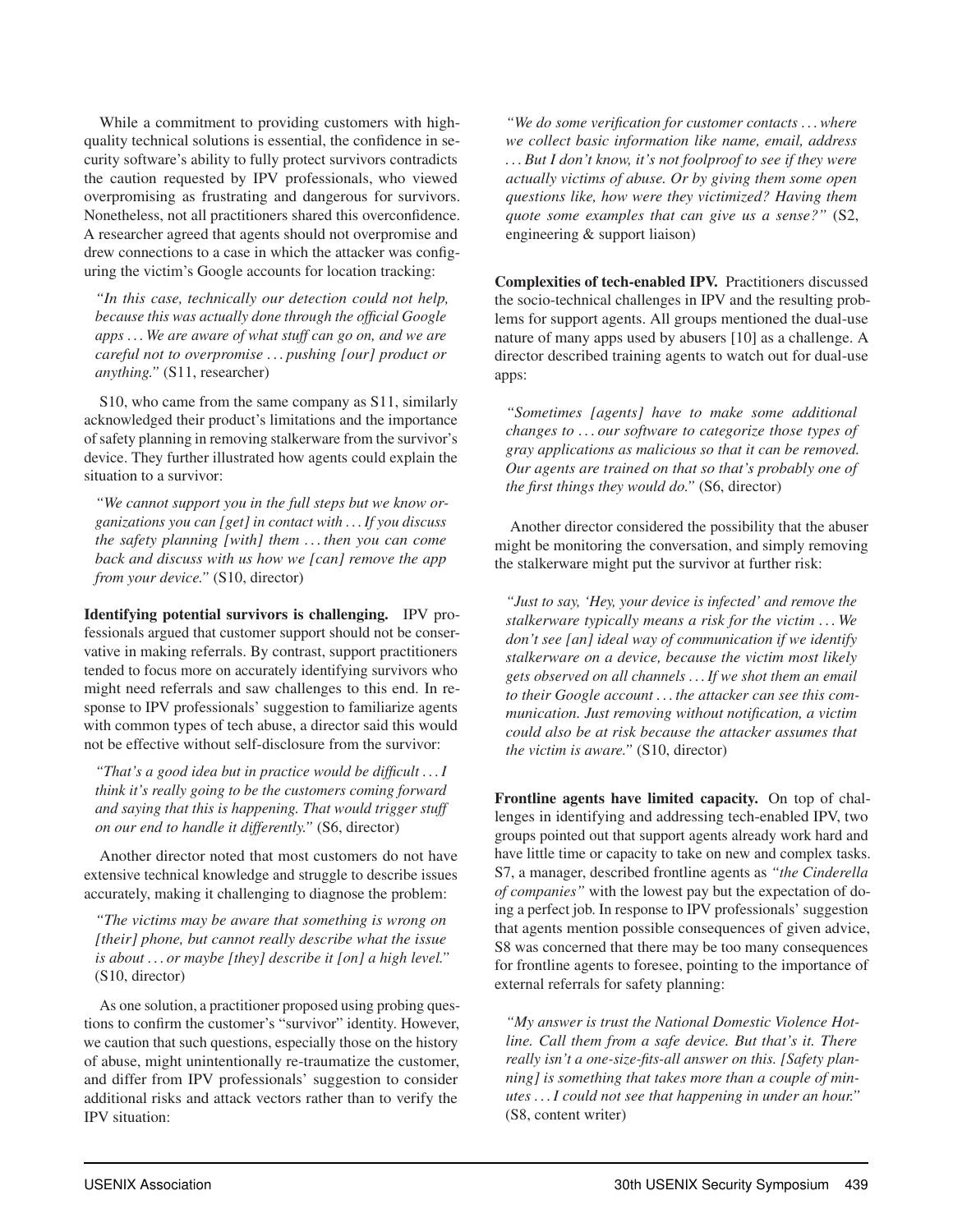#### 6 Discussion

Our findings show that support agents already encounter cases of tech-enabled IPV. There are many ways customer support could help survivors and challenges to them playing this role. We now note limitations of our work, reconcile perspectives between the two sets of focus groups, and discuss areas computer security companies can explore to improve their customer support for IPV survivors.

Limitations. Our research has several limitations. Our sample sizes were on the lower end for focus group studies [55]. Both groups were hard-to-recruit populations due to their specialities and limited time; customer support practitioners' participation further required their companies' approval. Nevertheless, we believed our recruitment was sufficient, as data saturation was reached before we stopped data collection.

Our findings have limitations in terms of generalizability. While the participating companies are leaders in the consumer security market globally, the IPV organizations are all based in US metropolitan areas. We recruited support practitioners from companies in the Coalition Against Stalkerware [71] which are already committed to fighting tech-enabled abuse; other companies who have not expressed such commitment might be less amenable to adopt our recommendations. Our focus on computer security companies is warranted, but other customer-facing domains (e.g., banking and insurance) also assist IPV survivors in managing consequences of abuse and could offer targeted assistance. Future research could examine to what extent our recommendations apply to these domains.

Security software is not a silver bullet. Existing anti-virus and anti-spyware tools have limitations in detecting dual-use apps used for intimate partner surveillance [10]. Even with improved detection algorithms [64], security software cannot fully protect IPV survivors as they face complex social and legal challenges [27,39]. IPV professionals unanimously agreed that security software is not a silver bullet for addressing techenabled IPV, and coordination with other stakeholders in the IPV ecosystem is vital to providing survivors with holistic support. Some customer support practitioners acknowledged their products' limitations and the importance of not overpromising, but others sought to give customers confidence in provided solutions or believed that their software would protect most customers by default. The divergent opinions between practitioners from different companies reflect that a mentality change in dealing with IPV cases must occur at the company level— pursuing perfect technical solutions might be reasonable for general customers, but could be dangerous and misleading for IPV survivors. Agents should communicate the benefits of a technical solution while acknowledging that successfully resolving a tech issue at the moment is unlikely to resolve all of a survivor's problems.

Provide IPV tech advice with caution & boundaries. IPV survivors face risks of escalated abuse for even routine privacy-protective measures like turning off location tracking or changing passwords [27, 28, 40]. As such, for any technical solutions provided, agents should be equipped to recognize the potential repercussions on survivors and recommend alternative solutions that account for an abuser's potential control of the survivor's accounts and devices. As noted by both IPV professionals and support practitioners, for survivors with suspected spyware on their phone, agents should highlight that any activity on the device may be seen by the abuser and ask the survivor to consider how to proceed instead of simply removing the spyware.

Furthermore, IPV survivors who contact computer security customer support likely have a wide range of needs based on their situation. While prior work has identified different phases of IPV [53], our findings suggest that the advice provided by support agents can and should be IPV phase-agnostic: trauma-informed language benefits a survivor before and after separation as trauma persists, and caution around an abuser's potential monitoring or escalated violence is needed in all phases. Customer support agents should not offer advice that requires them to know the details of a survivor's living situation, contact with the abuser, or plans for leaving. Neither should support agents ask about these details, as the questions can be traumatizing and invasive. Instead, support agents should provide options, highlight risks, and rely on the customer to make the safest decision for themselves. Any indepth safety planning that helps survivors remain safe in escaping and requires knowing the phase of IPV should be handled by IPV professionals via referral. By recognizing their work's boundary and facilitating the connection to external resources, support agents increase the chance that a survivor gets the help they need with precaution.

Make external referrals for safety planning. IPV professionals and support practitioners both emphasized the importance of external referrals. All companies we spoke with were already referring customers to certain external resources such as law enforcement, so the infrastructure and general procedure for doing this are in place. An immediate next step is to add domestic violence hotlines, human trafficking hotlines, suicide helplines, and others to the repertoire of referred resources. As support practitioners noted, the provided resources should be up-to-date and geographically relevant. Even though some regional organizations (e.g., the National Domestic Violence Hotline in the US [36] and the Women Against Violence in Europe [21]) maintain lists of state and local domestic violence hotlines and can refer survivors onward, many countries lack a national hotline for domestic violence [60], indicating the need of broad referrals for survivors in these areas. Pointers to external resources could also be embedded under the company's FAQ or other tech support pages, as this approach further increases survivors' access to resources with low chances of triggering the abuser when they only pay attention to the page title or web address.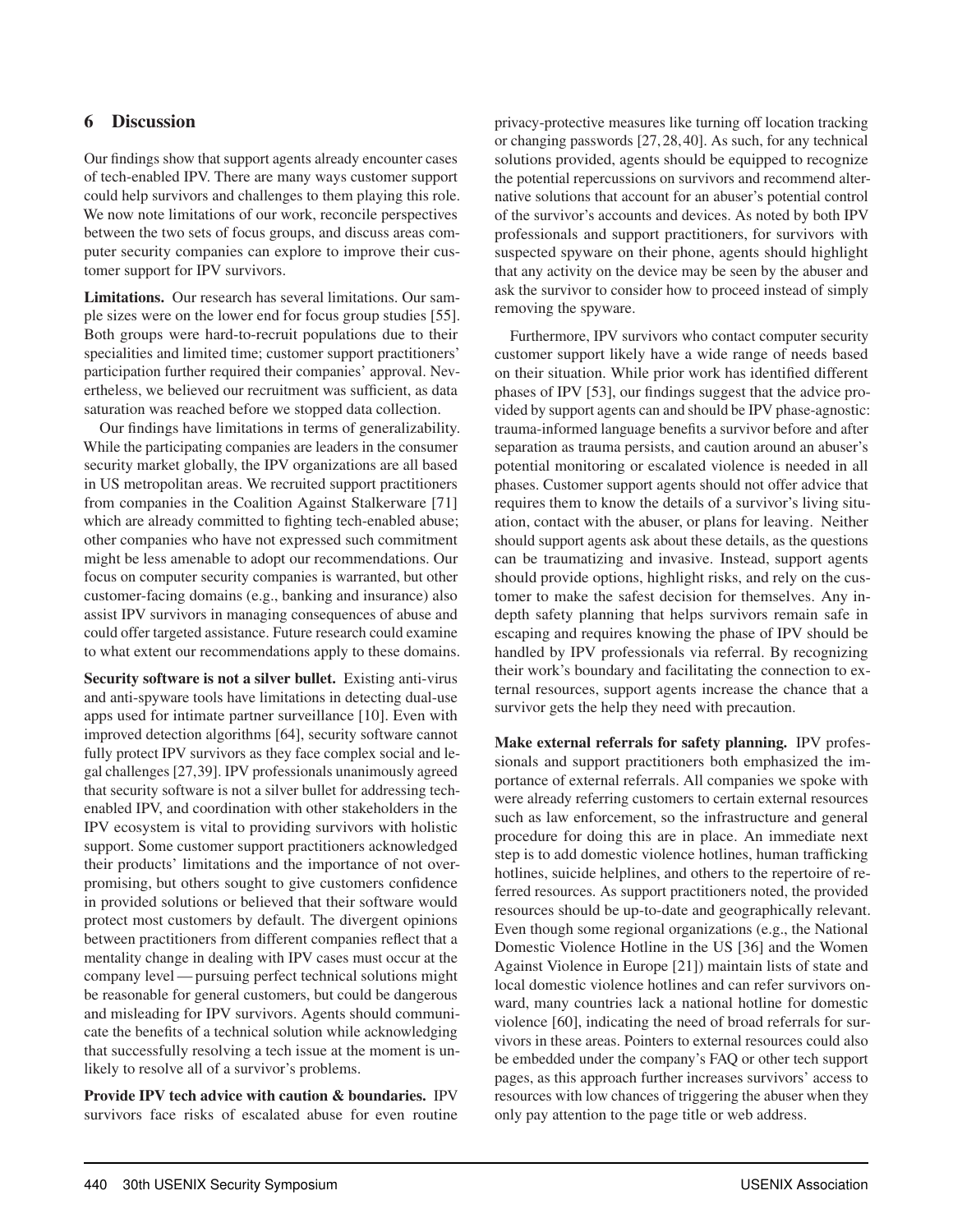Regarding the specific processes in making external referrals, support practitioners and IPV professionals noted different challenges. Support practitioners highlighted challenges around *when to refer*: not only recognizing signs that someone might need a referral, but also doing enough vetting to determine that the customer was definitely experiencing abuse. IPV professionals did not consider the latter point necessary or advisable, as it could lead to presumptive labeling or traumatizing questions. Instead, they emphasized that whenever there are red flags indicating a need for further assistance, agents should provide referrals. They were mainly concerned with *how to refer*, and suggested that agents use respectful language in offering referrals, avoid labeling, and give customers enough agency to decide whether they need or want to act on it. For high-stakes situations like IPV, ensuring whoever needs resources can learn about them takes priority, and recommending resources with non-judgmental language does not harm customers who do not need them. By offering referrals, support agents are not "taking sides," but rather serve as crucial bridges to social workers, attorneys, law enforcement, and other IPV experts.

Note that avoiding harmful labeling does not mean agents should be vague in describing the referral resources and associated risks. Survivors should be given a clear picture of the referred organizations to account for potential repercussions from the abuser. For instance, when sharing the number of a helpline, agents can use the same terms used by the survivor to avoid labeling while still being explicit about the audience it serves. Agents should further caution that the number, if called, would be in the call history and might be seen by the abuser; a safer option may be to call from a friend's phone or a public phone. Additionally, agents should not treat all digital abuse victims as IPV survivors by default. Targeted digital attacks also occur to NGO employees [44], politicians [30], journalists [82], and in the context of elder or child abuse [2, 56]; the victims bear similarities to IPV survivors but have distinct vulnerabilities. Ideally, agents are trained to generally recognize such situations, use traumainformed responses, and make referrals to related resources if needed.

Train customer support agents. IPV professionals and support practitioners unanimously agreed that training frontline agents to be better prepared for tech-enabled IPV cases is both feasible and critical for supporting survivors. Support agents are already dealing with these cases. Survivors who contact computer security companies may not be aware of existing IPV-related resources, and some may not even realize they are facing tech-enabled IPV. Therefore, having more potential contact points, including but not limited to support agents who receive training in identifying signs of tech-enabled IPV, is an essential step in raising survivors' awareness and providing them with necessary help. Equipping agents with a basic understanding of IPV and the caution needed for a proper

response is also vital to prevent inadvertent harm, such as escalating abuse by removing spyware without further precautions or making misleading promises.

Based on our findings, we identify the following components as potential elements of such training. We have developed respective training materials and shared them with one of our partner companies, who provided positive feedback.

- 1. *Introduce IPV to customer support agents.* Discuss the prevalence of IPV, including technical (e.g., how technology is misused to facilitate IPV) and non-technical aspects (e.g., the survivor's and abuser's social entanglements and the need for holistic safety planning). Explain why agents should be committed to learning how to support survivors.
- 2. *Describe common tech-enabled abuse and desired responses.* Present scenarios of how abusers exploit technologies in IPV and model how agents should respond. Define and give examples of trauma-informed language, and explain its importance. Frame the problem as an opportunity to offer help rather than a situation that requires careful vetting or evaluation of the customer's victimhood.
- 3. *Explain how agents could provide support.* Present methods for assisting survivors, such as asking questions that take into account broader risks beyond the immediate tech issue, sharing tech safety resources, and making referrals.
- 4. *Identify mental health resources for agents.* Provide resources (e.g., therapeutic sessions and peer support groups) for agents who might be experiencing IPV or suffering secondary trauma from handling such cases.

Ultimately, training should make agents aware of unique risks and nuances in IPV, help them pick up cues that indicate customers experiencing IPV, and teach them how to safely and respectfully share resources. As support practitioners noted, training should be updated and provided periodically to strengthen recall, as frontline agents might not encounter IPV cases frequently enough to practice applying the knowledge. Furthermore, training components like trauma-informed language provide benefits beyond IPV survivors. For example, victims of hacking and identity theft are also dealing with complex tech issues and distress in their lives [9, 43], and would benefit from interacting with agents that use traumainformed language.

Track IPV cases to inform decision-making. Some IPV professionals proposed having an in-house specialized team for IPV cases to reduce the pressure on frontline agents and save effort in training everyone. However, support practitioners responded that justifying the cost of building this specialized team is difficult when the company does not know how frequently their customers would need it. Both sets of focus groups brought up the idea of tracking anonymized data of tech-enabled IPV cases in support agents' daily work. Doing this would provide insights into the frequency and types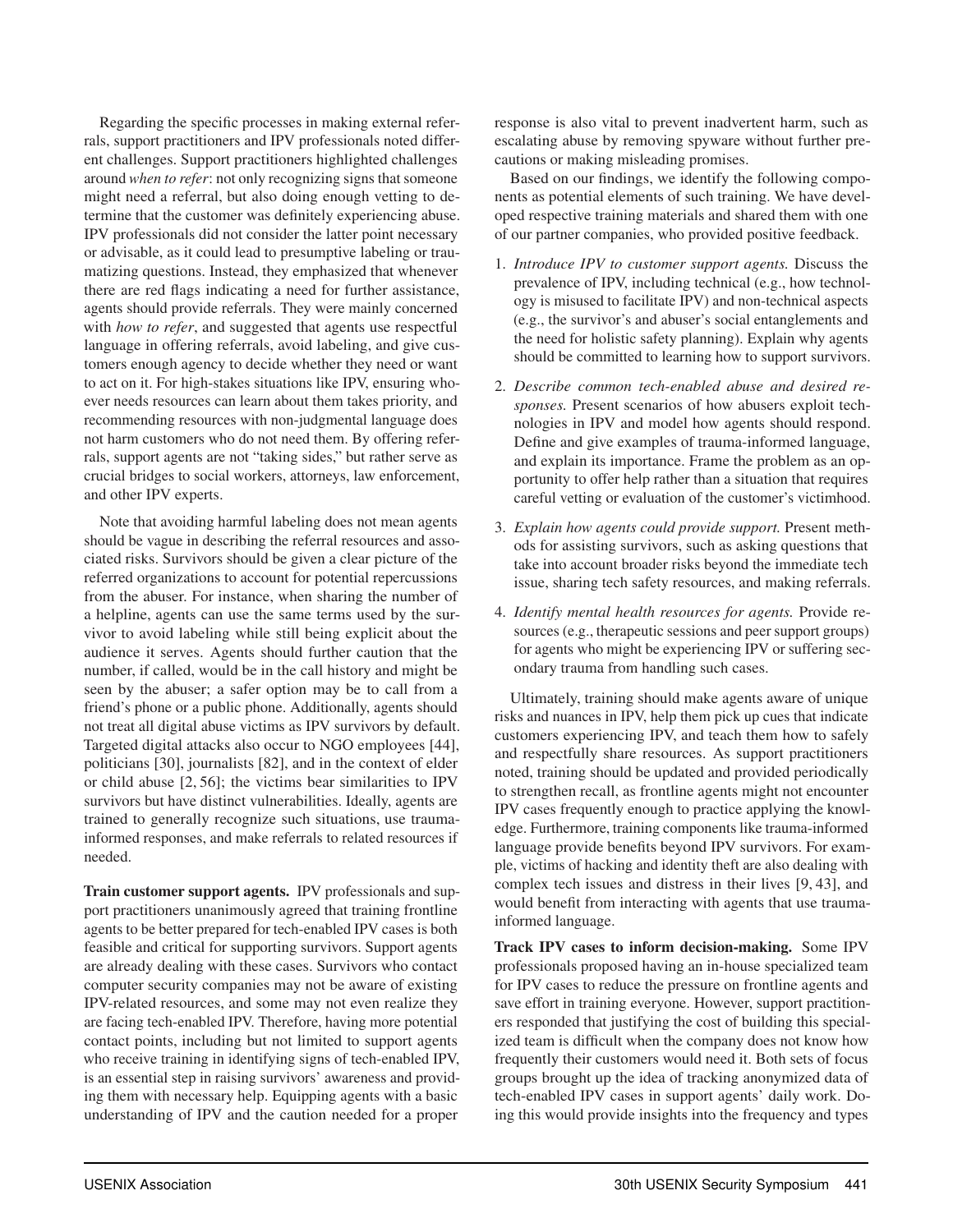of attack mechanisms, how agents handle these cases, and the extent to which agents may experience secondary trauma. Such knowledge can guide companies in making business decisions, including a specialized internal team to support survivors and beyond, and identify other opportunities to help IPV survivors and support agents.

Build partnerships between security companies and IPV advocates. Tech-enabled IPV is likely to persist, indicating the need for coordinated expert support. Both computer security companies and IPV advocacy groups are vital to the support ecosystem. Our research synthesizes the expert advice from IPV professionals and support practitioners, who each have in-depth knowledge of constraints in their professions. As tech-enabled IPV grows in prevalence and changes its forms, new countermeasures are needed to protect survivors. An enduring partnership between IPV support organizations and computer security companies provides learning pathways for both parties. IPV professionals can receive guidance on recognizing signs of spyware and other abuse-enabling technology in their work. Security professionals can learn about guidelines for interacting with survivors and incorporating them into protocols for customer support and beyond. For example, spyware detection tools would also need to consider that the notification may escalate violence when read by the abuser, and inappropriate language may re-traumatize the survivor.

We further envision coordinated approaches to help survivors via this partnership. Instead of sporadic referrals to domestic violence hotlines, computer security companies and IPV professionals could work together to deploy remote security clinics [80] with digital safety planning for individual survivors. An established partnership could increase IPV professionals' confidence in referring their clients to computer security companies that are committed to knowledgeably and compassionately assisting survivors. Notably, support agents and IPV professionals should reach a consensus about their own responsibilities in such a collaboration — support agents for technical issues and basic tech safety tips; IPV professionals for comprehensive safety planning and non-technical assistance— so that survivors do not end up being referred back and forth between these parties without getting help.

#### 7 Conclusion

IPV is a pervasive problem that increasingly manifests in the digital realm. Supporting IPV survivors who are experiencing tech-enabled abuse requires the expertise of multiple stakeholders. We discovered real-world support cases involving IPV at a large computer security company, elicited IPV professionals' opinions on how customer support could assist survivors, and explored the feasibility of implementing their proposed suggestions with support practitioners. We identified opportunities for customer support to help survivors with

care and precaution, such as by sharing tech safety resources and making external referrals. We provide recommendations for computer security companies to address tech-enabled IPV through customer support, including training frontline agents and building partnerships with IPV advocates. Based on this research, we have started providing respective training to partner companies. These ongoing early efforts underline the promise of computer security customer support as a feasible and necessary channel to help IPV survivors and potentially a broader range of tech abuse victims.

#### Acknowledgements

We thank all participants for volunteering their valuable time and insights. We also thank Abraham Mhaidli, Alex Jiahong Lu, Jane Im, Tawanna Dillahunt, Yaxing Yao, and anonymous reviewers for constructive feedback on early drafts. Our work was partially supported by NSF grant #1916096, a Norton-LifeLock Graduate Fellowship, and a Facebook Fellowship.

#### References

- [1] Substance Abuse and Mental Health Services Admin. Trauma training for criminal justice professionals, 2020. https:// www.samhsa.gov/gains-center/trauma-training-criminaljustice-professionals.
- [2] Kemal Veli Açar. Osint by crowdsourcing: A theoretical model for online child abuse investigations. *International Journal of Cyber Criminology*, 12(1):206–229, 2018.
- [3] Budi Arief, Kovila PL Coopamootoo, Martin Emms, and Aad van Moorsel. Sensible privacy: How we can protect domestic violence survivors without facilitating misuse. In *Workshop on Privacy in the Electronic Society*, pages 201–204. ACM, 2014.
- [4] Colorado Coalition Against Sexual Assault. Sexual assault advocacy & crisis line training guide, 2011. https://www.ccasa.org/ wp-content/uploads/2014/01/Sexual-Assault-Advocacyand-Crisis-Line-Training-Guide.pdf.
- [5] Michael F Baber. *Integrated Business Leadership Through Cross Marketing*. Warren H. Green, 1986.
- [6] Rosanna Bellini, Emily Tseng, Nora McDonald, Rachel Greenstadt, Damon McCoy, Thomas Ristenpart, and Nicola Dell. "So-called privacy breeds evil": Narrative Justifications for Intimate Partner Surveillance in Online Forums. *Proceedings of the ACM on Human-Computer Interaction*, 4(CSCW3):210:1–210:27, 2021.
- [7] Len Berry. Customer support services' next horizon: a commentary. *European Journal of Marketing*, 54(7):1805–1806, 2020.
- [8] Michele C Black, Kathleen C Basile, Matthew J Breiding, Sharon G Smith, Mikel L Walters, Melissa T Merrick, Jieru Chen, and Mark R Stevens. National intimate partner and sexual violence survey: 2010 summary report. Technical report, National Center for Injury Prevention and Control, 2011.
- [9] Mark Button, Lisa Sugiura, Dean Blackbourn, Richard Kapend, David Shepherd, and Victoria Wang. Victims of computer misuse: Executive summary. Technical report, University of Portsmouth, 2020.
- [10] Rahul Chatterjee, Periwinkle Doerfler, Hadas Orgad, Sam Havron, Jackeline Palmer, Diana Freed, Karen Levy, Nicola Dell, Damon McCoy, and Thomas Ristenpart. The spyware used in intimate partner violence. In *Symposium on Security and Privacy*, pages 441–458. IEEE, 2018.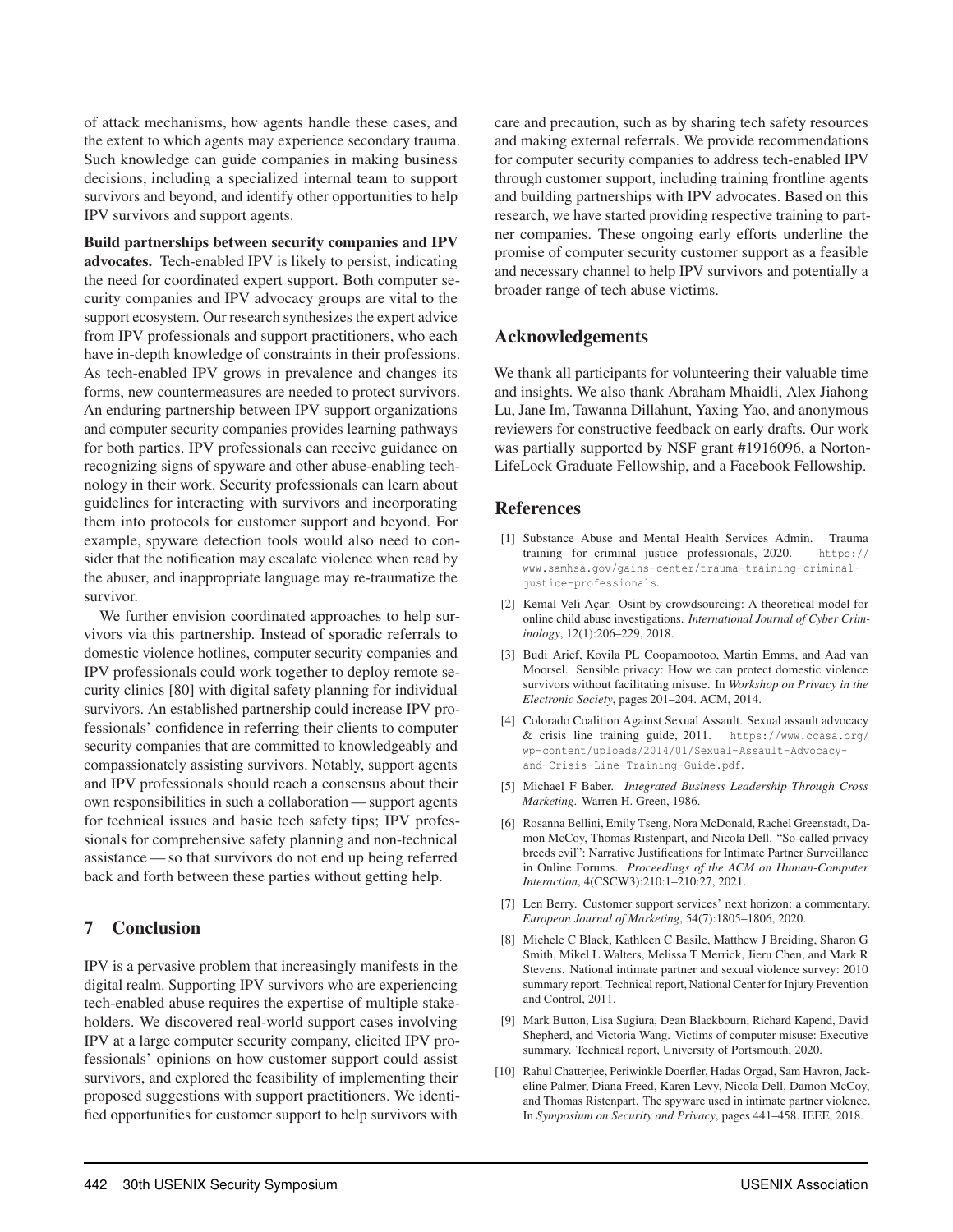- [11] Nathan Collier. Mobile stalkerware: A long history of detection, 2019. https://blog.malwarebytes.com/android/2019/06/ mobile-stalkerware-a-long-history-of-detection/.
- [12] Veracities Public Benefit Corporation. Certified FETI | the official forensic experiential trauma interview, 2021. https://www. certifiedfeti.com/.
- [13] Michelle Cottle. The adultery arms race, 2014. https:// www.theatlantic.com/magazine/archive/2014/11/ the-adultery-arms-race/380794/.
- [14] Dana Cuomo and Natalie Dolci. Gender-based violence and technologyenabled coercive control in seattle: Challenges & opportunities. Technical report, TECC Whitepaper Series, 2019.
- [15] Suzy D'Enbeau and Adrianne Kunkel. Domestic violence prevention and (mis)managed empowerment, 2013. https://www.natcom.org/ communication-currents/domestic-violence-preventionand-mismanaged-empowerment.
- [16] Melissa E Dichter, Kristie A Thomas, Paul Crits-Christoph, Shannon N Ogden, and Karin V Rhodes. Coercive control in intimate partner violence: Relationship with women's experience of violence, use of violence, and danger. *Psych. of violence*, 8(5):596–604, 2018.
- [17] Jill P Dimond, Casey Fiesler, and Amy S Bruckman. Domestic violence and information communication technologies. *Interacting with Computers*, 23(5):413–421, 2011.
- [18] Heather Douglas, Bridget A Harris, and Molly Dragiewicz. Technologyfacilitated domestic and family violence: Women's experiences. *The British Journal of Criminology*, 59(3):551–570, 2019.
- [19] Jeff Elder. Google pulls stalker apps identified by avast, 2019. https://blog.avast.com/avast-identifies-stalker-apps.
- [20] Martin Emms, Budi Arief, and Aad van Moorsel. Electronic footprints in the sand: Technologies for assisting domestic violence survivors. In *Annual Privacy Forum*, pages 203–214. Springer, 2012.
- [21] Women Against Violence Europe. Find help, 2020. https://www. wave-network.org/find-help.
- [22] Centers for Disease Control and Prevention. Intimate partner violence, 2018. https://www.cdc.gov/violenceprevention/ intimatepartnerviolence/index.html.
- [23] Buffalo Center for Social Research. What is trauma-informed care, 2021. https://socialwork.buffalo.edu/social-research/ institutes-centers/institute-on-trauma-and-traumainformed-care/what-is-trauma-informed-care.html.
- [24] Lorenzo Franceschi-Bicchierai. Kaspersky lab will now alert users to 'stalkerware' used in domestic abuse, 2019. https://www.vice.com/en\_us/article/vbw9g8/kasperskylab-alert-stalkerware-domestic-abuse.
- [25] Cynthia Fraser, Erica Olsen, Kaofeng Lee, Cindy Southworth, and Sarah Tucker. The new age of stalking: Technological implications for stalking. *Juvenile and Family Court Journal*, 61(4):39–55, 2010.
- [26] Diana Freed, Sam Havron, Emily Tseng, Andrea Gallardo, Rahul Chatterjee, Thomas Ristenpart, and Nicola Dell. "Is my phone hacked?" Analyzing clinical computer security interventions with survivors of intimate partner violence. *Proceedings of the ACM on Human-Computer Interaction*, 3(CSCW):202:1–202:24, 2019.
- [27] Diana Freed, Jackeline Palmer, Diana Elizabeth Minchala, Karen Levy, Thomas Ristenpart, and Nicola Dell. Digital technologies and intimate partner violence: A qualitative analysis with multiple stakeholders. *Proceedings of the ACM on Human-Computer Interaction*, 1(CSCW):46:1– 46:22, 2017.
- [28] Diana Freed, Jackeline Palmer, Diana Elizabeth Minchala, Karen Levy, Thomas Ristenpart, and Nicola Dell. "A stalker's paradise" How intimate partner abusers exploit technology. In *ACM Conference on Human Factors in Computing Systems (CHI)*, pages 667:1–667:13, 2018.
- [29] L Kevin Hamberger, Sadie E Larsen, and Amy Lehrner. Coercive control in intimate partner violence. *Aggression and Violent Behavior*, 37:1–11, 2017.
- [30] Seth Hardy, Masashi Crete-Nishihata, Katharine Kleemola, Adam Senft, Byron Sonne, Greg Wiseman, Phillipa Gill, and Ronald J Deibert. Targeted threat index: Characterizing and quantifying politically-motivated targeted malware. In *USENIX Security Symposium*, pages 527–541. USENIX Association, 2014.
- [31] Diarmaid Harkin, Adam Molnar, and Erica Vowles. The commodification of mobile phone surveillance: An analysis of the consumer spyware industry. *Crime, Media, Culture*, 16(1):33–60, 2020.
- [32] Sam Havron, Diana Freed, Rahul Chatterjee, Damon McCoy, Nicola Dell, and Thomas Ristenpart. Clinical computer security for victims of intimate partner violence. In *USENIX Security Symposium*, pages 105–122. USENIX Association, 2019.
- [33] Nicola Henry and Anastasia Powell. Technology-facilitated sexual violence: A literature review of empirical research. *Trauma, violence, & abuse*, 19(2):195–208, 2018.
- [34] Safe Horizon. Tech safety: For victims of crime, abuse, domestic violence and stalking, 2016. https://www.safehorizon.org/ wp-content/uploads/2016/06/1412609869\_Tech-Safety-for-Victims-of-Abuse\_Safe-Horizon.pdf.
- [35] The National Domestic Violence Hotline. Domestic violence statistics, 2021. https://www.thehotline.org/stakeholders/domesticviolence-statistics/.
- [36] The National Domestic Violence Hotline. The hotline, 2021. https:// www.thehotline.org.
- [37] NortonLifeLock Inc. Norton internet security center, 2021. https:// us.norton.com/internetsecurity.
- [38] Johns Hopkins University School Of Nursing. Empowering decisions for a safe path forward, 2021. https://www.myplanapp.org/.
- [39] Carol E Jordan. Intimate partner violence and the justice system: An examination of the interface. *Journal of Interpersonal Violence*, 19(12):1412–1434, 2004.
- [40] Jeanette Kerr, Carolyn Whyte, and Heather Strang. Targeting escalation and harm in intimate partner violence: Evidence from northern territory police, australia. *Cambridge Journal of Evidence-Based Policing*, 1:143–159, 2017.
- [41] Amanda Kippert. Empowering survivors: Why domestic violence advocates say the best way to help survivors is to give them back control, 2015. https://www.domesticshelters.org/articles/ escaping-violence/empowering-survivors.
- [42] Richard A Krueger. *Focus groups: A practical guide for applied research*. Sage publications, 2014.
- [43] Charity Lacey. The aftermath: the non-economic impacts of identity theft. Technical report, Identity Theft Resource Center, 2018.
- [44] Stevens Le Blond, Alejandro Cuevas, Juan Ramón Troncoso-Pastoriza, Philipp Jovanovic, Bryan Ford, and Jean-Pierre Hubaux. On enforcing the digital immunity of a large humanitarian organization. In *Symposium on Security and Privacy*, pages 424–440. IEEE, 2018.
- [45] Roxanne Leitão. Anticipating smart home security and privacy threats with survivors of intimate partner abuse. In *Designing Interactive Systems Conference*, pages 527–539. ACM, 2019.
- [46] Roxanne Leitão. Technology-facilitated intimate partner abuse: A qualitative analysis of data from online domestic abuse forums. *Human– Computer Interaction*, 36(3):203–242, 2019.
- [47] Karen Levy. Intimate surveillance. *Idaho Law Review*, 51(3):679–694, 2014.
- [48] Karen Levy and Bruce Schneier. Privacy threats in intimate relationships. *Journal of Cybersecurity*, 6(1):1–13, 2020.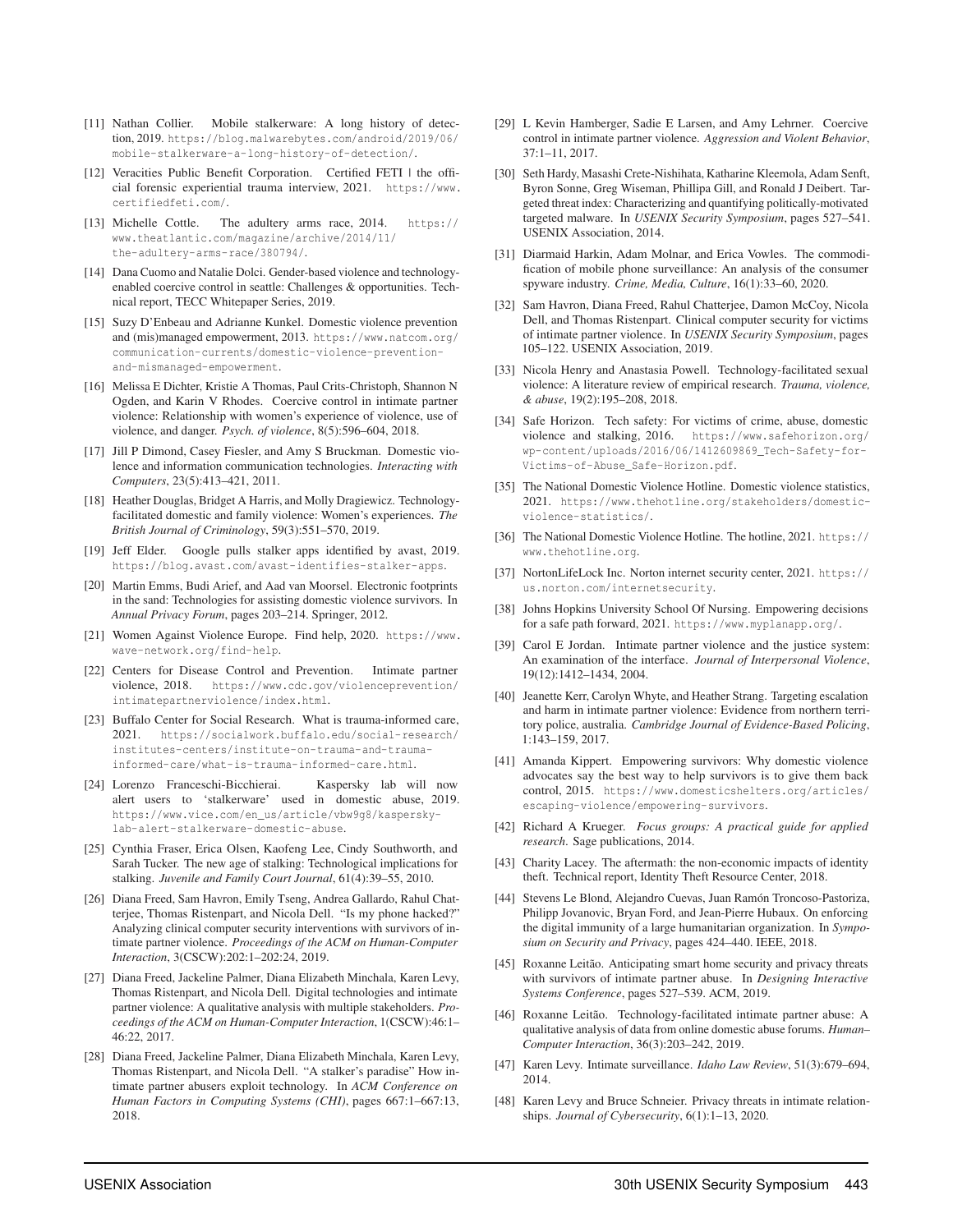- [49] Isabel Lopez-Neira, Trupti Patel, Simon Parkin, George Danezis, and Leonie Tanczer. 'internet of things': How abuse is getting smarter. *Safe – The Domestic Abuse Quarterly*, 63:22–26, 2019.
- [50] Eleanor Lyon, Jill Bradshaw, and Anne Menard. Meeting survivor needs through non-residential domestic violence services & supports: Results of a multi-state study. Technical report, National Resource Center on Domestic Violence, 2012.
- [51] Malwarebytes. Malwarebytes lab, 2021. https://blog. malwarebytes.com/.
- [52] Meghan L Marsac, Nancy Kassam-Adams, Aimee K Hildenbrand, Elizabeth Nicholls, Flaura K Winston, Stephen S Leff, and Joel Fein. Implementing a trauma-informed approach in pediatric health care networks. *JAMA pediatrics*, 170(1):70–77, 2016.
- [53] Tara Matthews, Kathleen O'Leary, Anna Turner, Manya Sleeper, Jill Palzkill Woelfer, Martin Shelton, Cori Manthorne, Elizabeth F Churchill, and Sunny Consolvo. Stories from survivors: Privacy & security practices when coping with intimate partner abuse. In *Conference on Human Factors in Computing Systems*, pages 2189–2201. ACM, 2017.
- [54] Nora McDonald, Sarita Schoenebeck, and Andrea Forte. Reliability and inter-rater reliability in qualitative research: Norms and guidelines for CSCW and HCI practice. *Proceedings of the ACM on Human-Computer Interaction*, 3(CSCW):72:1–72:23, 2019.
- [55] David L Morgan. Focus groups. *Annual review of sociology*, 22(1):129– 152, 1996.
- [56] Albert Munanga. Cybercrime: A new and growing problem for older adults. *Journal of gerontological nursing*, 45(2):3–5, 2019.
- [57] Christine E Murray, G Evette Horton, Catherine Higgins Johnson, Lori Notestine, Bethany Garr, Allison Marsh Pow, Paulina Flasch, and Elizabeth Doom. Domestic violence service providers' perceptions of safety planning: A focus group study. *Journal of Family Violence*, 30(3):381–392, 2015.
- [58] Trauma & Mental Health National Center on Domestic Violence. A trauma-informed approach to domestic violence advocacy, 2011. http://nationalcenterdvtraumamh.org/ wp-content/uploads/2012/01/Tipsheet\_TI-DV-Advocacy\_ NCDVTMH\_Aug2011.pdf.
- [59] Northnode Inc. Domestic violence training for new staff & volunteers, 2008. http://www.healthrecovery.org/images/products/34\_ full.pdf.
- [60] Global Network of Women's Shelters. Provide information, 2021. https://www.gnws.org/index.php/women-s-helplines/ provide-information.
- [61] A Parsu Parasuraman, Valarie A Zeithaml, and Leonard L Berry. Serqual: A multiple-item scale for measuring consumer perceptions of service quality. *Journal of Retailing*, 64(1):12–40, 1988.
- [62] Melanie Randall and Lori Haskell. Trauma-informed approaches to law: Why restorative justice must understand trauma and psychological coping. *Dalhousie Law Journal*, 36:501–533, 2013.
- [63] Melissa Rosen. 10 Customer Service KPI Metrics You Should Be Measuring (And How to Improve Them), 2021. https://www.groovehq. com/support/customer-service-metrics.
- [64] Kevin Alejandro Roundy, Paula Barmaimon Mendelberg, Nicola Dell, Damon McCoy, Daniel Nissani, Thomas Ristenpart, and Acar Tamersoy. The many kinds of creepware used for interpersonal attacks. In *Symposium on Security and Privacy*, pages 626–643. IEEE, 2020.
- [65] Johnny Saldaña. *The Coding Manual for Qualitative Researchers*. Sage, 2015.
- [66] Jillian R Scheer and V Paul Poteat. Trauma-informed care and health among LGBTQ intimate partner violence survivors. *Journal of Interpersonal Violence*, pages 1–23, 2018.
- [67] Mahmood Sharif, Kevin Alejandro Roundy, Matteo Dell'Amico, Christopher Gates, Daniel Kats, Lujo Bauer, and Nicolas Christin. A field study of computer-security perceptions using anti-virus customersupport chats. In *Conference on Human Factors in Computing Systems*, pages 78:1–78:12. ACM, 2019.
- [68] Suzanne M Slattery and Lisa A Goodman. Secondary trauma stress among domestic violence advocates: Workplace risk and protective factors. *Violence Against Women*, 15(11):1358–1379, 2009.
- [69] Peter Snyder, Periwinkle Doerfler, Chris Kanich, and Damon McCoy. Fifteen minutes of unwanted fame: Detecting and characterizing doxing. In *Internet Measurement Conference*, pages 432–444. ACM, 2017.
- [70] Cynthia Southworth, Jerry Finn, Shawndell Dawson, Cynthia Fraser, and Sarah Tucker. Intimate partner violence, technology, and stalking. *Violence Against Women*, 13(8):842–856, 2007.
- [71] The Coalition Against Stalkerware. In short, 2021. https:// stopstalkerware.org/about/.
- [72] The Federal Trade Commission. FTC brings first case against developers of "stalking" apps, 2019. https://www.ftc.gov/ news-events/press-releases/2019/10/ftc-brings-firstcase-against-developers-stalking-apps.
- [73] The Tails project. Tails is a portable operating system that protects against surveillance and censorship, 2021. https://tails.boum. org/.
- [74] Kurt Thomas, Devdatta Akhawe, Michael Bailey, Dan Boneh, Elie Bursztein, Sunny Consolvo, Nicola Dell, Zakir Durumeric, Patrick Gage Kelley, Deepak Kumar, et al. Sok: Hate, harassment, and the changing landscape of online abuse. In *Symposium on Security and Privacy*. IEEE, 2021.
- [75] The National Network to End Domestic Violence. Power & control wheel: On technology & abuse, 2006. https:// safechatsv.org/wp-content/uploads/2016/07/NNEDV\_ TechPowerControlWheel\_Aug08.pdf.
- [76] The National Network to End Domestic Violence. Technology safety, 2021. https://www.techsafety.org/.
- [77] Clinic to End Tech Abuse. Homepage, 2021. https://www.ceta. tech.cornell.edu/.
- [78] Jenna Torluemke and Christine Kim. Nearly Half of Americans Admit to 'Stalking' an Ex or Current Partner Online, 2020. https://www. businesswire.com/news/home/20200212005192/en/.
- [79] Emily Tseng, Rosanna Bellini, Nora McDonald, Matan Danos, Rachel Greenstadt, Damon McCoy, Nicola Dell, and Thomas Ristenpart. The tools and tactics used in intimate partner surveillance: An analysis of online infidelity forums. In *USENIX Security Symposium*, pages 1893–1909. USENIX Association, 2020.
- [80] Emily Tseng, Diana Freed, Kristen Engel, Thomas Ristenpart, and Nicola Dell. A digital safety dilemma: Analysis of computer-mediated computer security interventions for intimate partner violence during COVID-19. pages 71:1–71:17, 2021.
- [81] The National Coalition Against Domestic Violence. State coalitions, 2020. https://ncadv.org/state-coalitions.
- [82] Silvio Waisbord. Mob censorship: Online harassment of us journalists in times of digital hate and populism. *Digital Journalism*, 8(8):1030– 1046, 2020.
- [83] Lynette K Watts, Jessyca Wagner, Benito Velasquez, and Phyllis I Behrens. Cyberbullying in higher education: A literature review. *Computers in Human Behavior*, 69:268–274, 2017.
- [84] Aslhey Weese and Dana Peiffer. Customer service: Then and now. In *Conference on User services*, pages 35–38. ACM, 2013.
- [85] Delanie Woodlock. The abuse of technology in domestic violence and stalking. *Violence Against Women*, 23(5):584–602, 2017.
- [86] Georgia Zara and Sarah Gino. Intimate partner violence and its escalation into femicide. *Frontiers in Psychology*, 9:1777, 2018.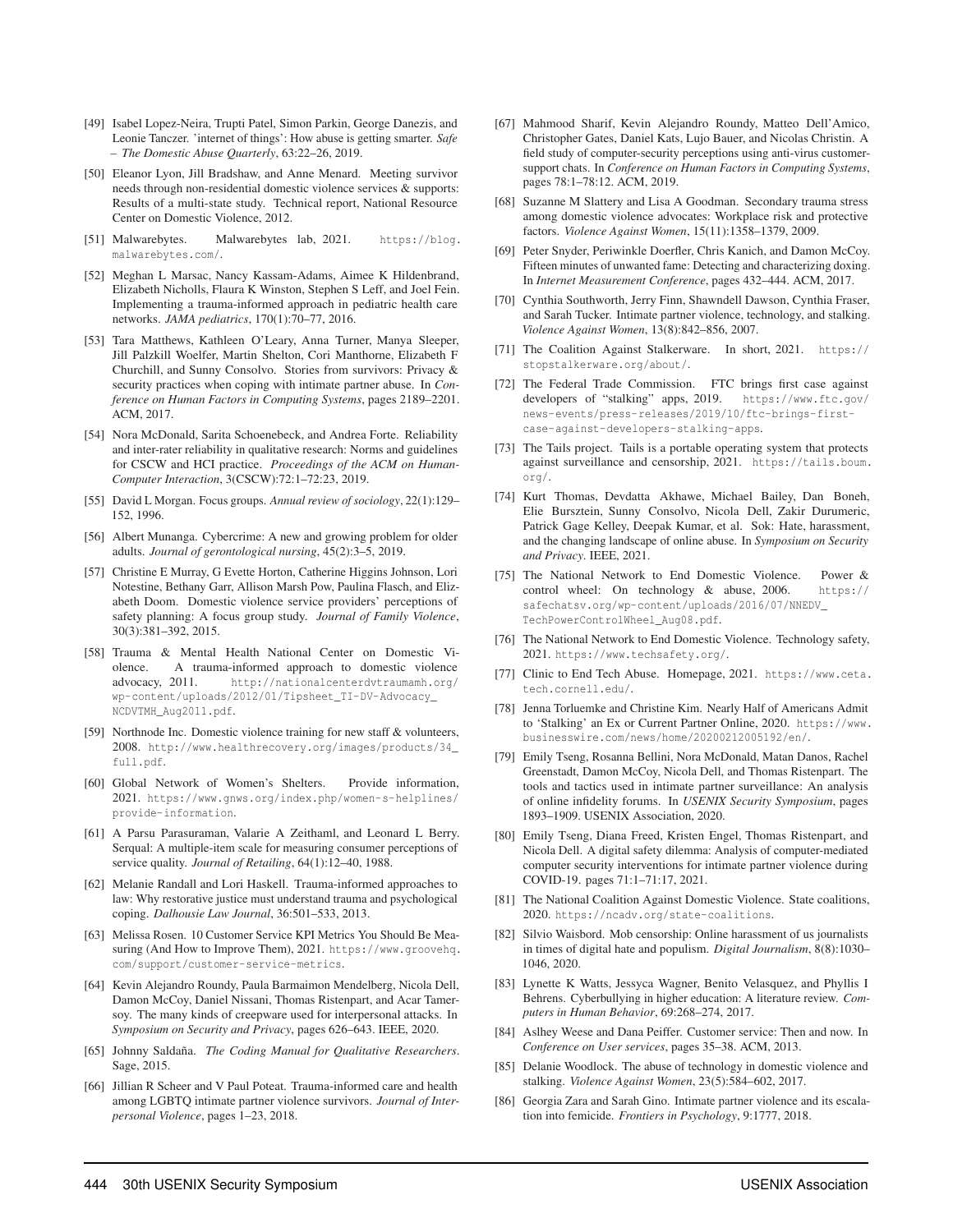#### A Focus Group Protocol: IPV Professionals

Part 1: Introduction. Thank you all for taking the time to talk to us. We're researchers from [institutions]. [Company] provides cybersecurity software and services like [products].

[Company] offers customer support hotlines and online chats to help their customers deal with tech-related issues. There are instances in which the caller appears to be in a dangerous situation, such as stalking and domestic violence. [Company] wants to better assist these callers and understand the appropriate scope for their customer support in doing so.

Today's meeting will be primarily discussion-based with a few activities. There are no right or wrong answers to any of our questions. We're simply interested in your opinions based on your own experiences or perspectives. You can choose not to comment and you can quit the session at any point.

We would also like to get your consent to audio record the workshop session as a backup of our notes. These will be transcribed, all identifying information will be removed, and we will destroy the original recordings once the transcription is done. Are you ok with us recording the meeting? Do you have any other questions before we get started?

- Let's go around the room with brief introductions. Please tell us your name, job title, and how many years you have been doing this job.
- Have you ever worked directly with clients? Have you encountered clients who have experienced IPV?
- Have you encountered clients who have experienced tech-related abuse? Can you give an example?

Part 2: Presenting and Discussing Customer Support Scenarios. Now we'd like to present a few example customer support transcripts and get your expert opinions on these interactions. These transcripts are based on real chats, but have been shortened and identifying information removed. We'll let you read each scenario and ask a few follow-up questions.

*IPV professionals' advice to this customer* Ignoring the technical aspect of this problem, imagine someone were to come to you with this problem:

- Are these problems similar to or different from the cases you normally receive at your organization? In what ways?
- What advice would you give based on the available information?

*IPV professionals' advice to the support agent* Now let's think about this customer's interaction with customer support...

- In your opinion, what could the customer support agent offer this customer beyond assistance with [product name]?
- Are there additional questions that customer support should be asking?
- Are there resources customer support could have shared?
- In your opinion, should customer support point to other organizations, such as shelters or the police? Why or why not? How might it be done?
- Should customer support provide specific advice about safety planning? Why or why not? How might it be done?

*Factors that might complicate advice* Let's discuss a few factors that make the situation trickier. For each case, should the support agent react differently in your opinion, why or why not?

- What if the agent thinks the attacker is recording/listening to the chat?
- What if the customer is not alone when the call takes place?
- What if the attacker could be calling to access a victim's account?

Part 3: General Advice Going Beyond the Scenarios. Now that we've looked at some examples of the problems that customer support gets, let's think about the broader role that customer support can play in providing support to victims of abuse.

- Under what circumstances, if any, do you think that customer support's duty to help extends beyond addressing product-specific issues identified by the customer?
- In your opinion, should customer support try to identify situations in which the caller may need additional safety planning advice? Why or why not? What can customer support do to identify such situations?
- Should customer support watch out for cues suggesting further questions are unsafe (e.g., due to monitored)? Why or why not?
- How should customer support respond if a customer reveals personal, sensitive information about an assault or suicide?
- What training or education do you think the support rep could have to help them avoid adverse outcomes? E.g., About IPV and risks related to leaving an abuser? About resources to share?

#### B Focus Group Protocol: Support Agents

Introduction. We are conducting a research study around technology and intimate partner abuse. We are exploring how security companies can help IPV survivors through their customer support. So far we've conducted five focus groups with about 20 experts in this space, such as social workers and legal advocates, to collect their feedback on this topic. We now want to talk to you as customer support practitioners and security experts, to understand how effective, efficient, and practical some of these ideas are. After our talk today, we plan to develop recommendations from these insights and integrate them into guidelines and training materials for customer support agents, and we're happy to share them with you.

Part 1: Study Background. We conducted 5 focus groups with professionals to seek advice about how security companies can support IPV survivors. We presented three scenarios, created based on real chat transcripts from [Company], and asked participants how customer support could do better. The ideas we elicited from IPV professionals are not final. Participants sometimes disagreed with each other, and also mentioned the challenges and constraints of some of the ideas.

We'd like to ask some open questions about your organization:

- How is your customer support team organized?
- What are evaluation metrics for success for customer support agents?

We'd now like to ask about your experiences with IPV at your company.

- Have you or your employees encountered similar cases that involve IPV/technology abuse?
- What are your company's current efforts for supporting IPV survivors that you're aware of?

We will present our findings in four parts. During our presentation, please feel free to chime in whenever you have any questions or comments. At the end of each part we'll have a short summary and discussion to ask you some specific questions about what we shared with you and get your feedback. We expect each session to take about 12 minutes, and we'll leave a few minutes at the end of today's meeting to wrap up and discuss next steps.

Part 2: Interacting with customers. Suggestions from IPV professionals: • Explain why a product would be helpful • Avoid overpromising • Ask more probing questions

- What are your reactions to these suggestions? Comments or feedback?
- Do you think it is feasible?
- How much of this would you say is your team already doing?
- Would this create conflict with your evaluation metrics of support agents, such as the rate of "resolving issues?" If yes, Is there any way to mitigate such conflict?
- Do you see any challenges or concerns with these suggestions?
- Do you have ideas about how this could be done differently?

Part 3: Advice given to customers. What role do you think customer support should play in providing technical assistance vs. going beyond?

Suggestions from IPV professionals: • Discuss potential consequences of given advice • Provide resources for best security and safety practices

- What are your reactions to these suggestions? Comments or feedback?
- Have your employees already been discussing consequences of advice? If yes, could you give us an example?
- Are there downsides of discussing potential consequences of advice?
- What resources do your support agents refer customers to about security and safety practices? How often do they do this?
- Do you see any challenges or concerns with these suggestions?
- Do you have ideas about how this could be done differently?